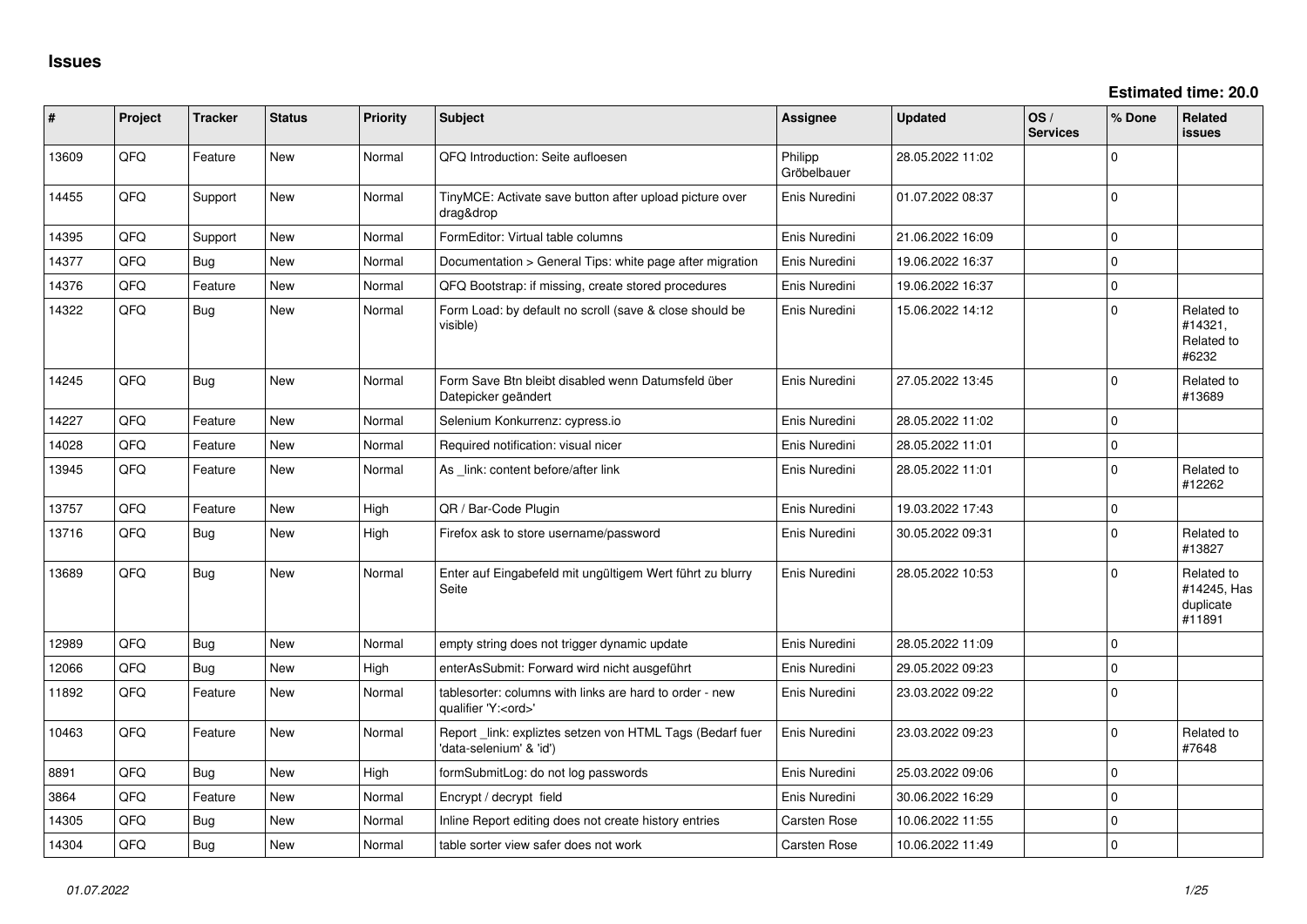| #     | Project | <b>Tracker</b> | <b>Status</b> | <b>Priority</b> | <b>Subject</b>                                                                           | <b>Assignee</b>     | <b>Updated</b>   | OS/<br><b>Services</b> | % Done      | Related<br><b>issues</b>                                               |
|-------|---------|----------------|---------------|-----------------|------------------------------------------------------------------------------------------|---------------------|------------------|------------------------|-------------|------------------------------------------------------------------------|
| 14233 | QFQ     | Bug            | <b>New</b>    | Normal          | AS _link: question - HTML is not rendered                                                | Carsten Rose        | 28.05.2022 11:02 |                        | $\Omega$    |                                                                        |
| 14187 | QFQ     | Feature        | New           | High            | gfg.log: show current URL                                                                | Carsten Rose        | 28.05.2022 11:02 |                        | $\Omega$    | Related to<br>#13933,<br>Related to<br>#12532,<br>Related to<br>#11893 |
| 14091 | QFQ     | <b>Bug</b>     | New           | Normal          | inconsistent template path for twig                                                      | Carsten Rose        | 19.04.2022 18:36 |                        | $\Omega$    |                                                                        |
| 14090 | QFQ     | Feature        | New           | Normal          | Nützliche _script funktionen                                                             | Carsten Rose        | 28.05.2022 11:03 |                        | 0           |                                                                        |
| 14077 | QFQ     | Bug            | New           | Normal          | As _link: Attribute 'class' missing by r:1 and r:3 - but should<br>set                   | Carsten Rose        | 28.05.2022 11:02 |                        | $\mathbf 0$ | Related to<br>#5342,<br>Related to<br>#4343                            |
| 13843 | QFQ     | Feature        | New           | Normal          | Create JWT via QFQ                                                                       | Carsten Rose        | 19.03.2022 17:42 |                        | 0           |                                                                        |
| 13841 | QFQ     | Feature        | New           | Normal          | Create PDF via iText - evaluate                                                          | Carsten Rose        | 19.03.2022 17:42 |                        | $\mathbf 0$ |                                                                        |
| 13706 | QFQ     | <b>Bug</b>     | New           | Normal          | Wrong CheckType in FieldElement LastStatus of Form Cron                                  | <b>Carsten Rose</b> | 21.01.2022 18:20 |                        | 0           |                                                                        |
| 13700 | QFQ     | Feature        | New           | Normal          | Redesign qfq.io Seite                                                                    | Carsten Rose        | 19.03.2022 17:43 |                        | $\mathbf 0$ |                                                                        |
| 13659 | QFQ     | <b>Bug</b>     | New           | Normal          | wrong sanitize class applied to R-store                                                  | Carsten Rose        | 15.01.2022 14:23 |                        | 0           |                                                                        |
| 13592 | QFQ     | Bug            | New           | Normal          | QFQ Build Queue: das vergeben von Tags klappt nicht. Es<br>werden keine Releases gebaut. | Carsten Rose        | 19.03.2022 17:45 |                        | $\mathbf 0$ |                                                                        |
| 13467 | QFQ     | Feature        | New           | Normal          | ChangeLog Generator                                                                      | Carsten Rose        | 19.03.2022 17:46 |                        | $\mathbf 0$ | Related to<br>#11460                                                   |
| 13460 | QFQ     | <b>Bug</b>     | New           | Normal          | Doc: Password set/reset  password should not processed<br>with 'html encode'             | Carsten Rose        | 19.03.2022 17:46 |                        | 0           |                                                                        |
| 13451 | QFQ     | Bug            | <b>New</b>    | Normal          | Character Counter / Max Character: Problem in Safari                                     | Carsten Rose        | 15.04.2022 17:18 |                        | $\mathbf 0$ |                                                                        |
| 13354 | QFQ     | Feature        | New           | Normal          | Using Websocket in QFQ                                                                   | Carsten Rose        | 10.11.2021 15:47 |                        | 0           |                                                                        |
| 13332 | QFQ     | <b>Bug</b>     | New           | Normal          | Multi Form: Required Felder werden visuell nicht markiert.                               | Carsten Rose        | 19.03.2022 17:47 |                        | 0           |                                                                        |
| 13331 | QFQ     | <b>Bug</b>     | New           | Normal          | Multi Form: Clear Icon misplaced                                                         | Carsten Rose        | 19.03.2022 17:47 |                        | $\Omega$    |                                                                        |
| 12974 | QFQ     | <b>Bug</b>     | New           | High            | Sanitize Queries in Action-Elements                                                      | Carsten Rose        | 07.12.2021 17:19 |                        | 0           |                                                                        |
| 12716 | QFQ     | <b>Bug</b>     | New           | Normal          | template group: Pattern only applied to first instance                                   | Carsten Rose        | 19.03.2022 17:47 |                        | 0           |                                                                        |
| 12714 | QFQ     | <b>Bug</b>     | New           | Normal          | Conversion of GIF to PDF broken when GIF contains Alpha.                                 | Carsten Rose        | 19.03.2022 17:49 |                        | $\mathbf 0$ |                                                                        |
| 12702 | QFQ     | <b>Bug</b>     | New           | High            | templateGroup: broken in multiDb Setup                                                   | Carsten Rose        | 14.12.2021 16:02 |                        | 0           |                                                                        |
| 12679 | QFQ     | Feature        | New           | Normal          | tablesorter: custom column width                                                         | Carsten Rose        | 16.06.2021 11:10 |                        | $\mathbf 0$ |                                                                        |
| 12670 | QFQ     | <b>Bug</b>     | New           | High            | Dropdown-Menu classes können nicht mehr angegeben<br>werden                              | Carsten Rose        | 07.12.2021 17:19 |                        | 0           |                                                                        |
| 12664 | QFQ     | Feature        | New           | Normal          | TinyMCE: report/remove malicous HTML/JS Code                                             | Carsten Rose        | 19.03.2022 17:47 |                        | 0           | Related to<br>#14320                                                   |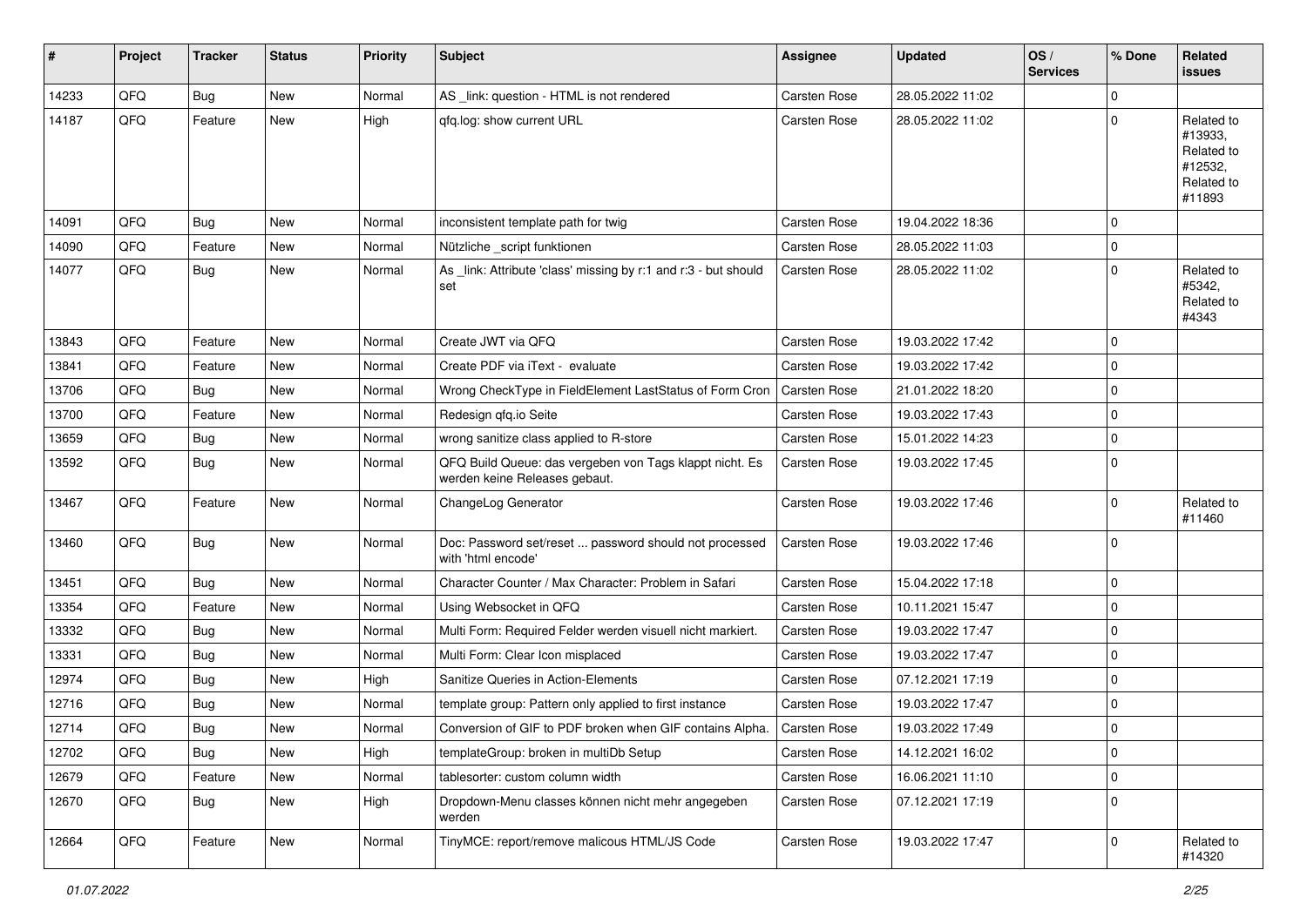| #     | Project | <b>Tracker</b> | <b>Status</b> | <b>Priority</b> | <b>Subject</b>                                                                                                                                      | <b>Assignee</b>     | <b>Updated</b>   | OS/<br><b>Services</b> | % Done      | Related<br><b>issues</b>                      |
|-------|---------|----------------|---------------|-----------------|-----------------------------------------------------------------------------------------------------------------------------------------------------|---------------------|------------------|------------------------|-------------|-----------------------------------------------|
| 12632 | QFQ     | Feature        | New           | Normal          | TinyMCE: Prepare CSS classes for images                                                                                                             | Carsten Rose        | 04.06.2021 14:35 |                        | 100         | Blocked by<br>#12186                          |
| 12603 | QFQ     | Feature        | New           | Normal          | Dropdown (Select), Radio, checkbox:<br>itemListAlways={{!SELECT key, value}}                                                                        | Carsten Rose        | 19.03.2022 17:47 |                        | $\mathbf 0$ |                                               |
| 12581 | QFQ     | Bug            | New           | Normal          | Form.forward=close: Record 'new' in new browser tab ><br>save (& close) >> Form is not reloaded with new created<br>record id and stays in mode=new | Carsten Rose        | 19.03.2022 17:48 |                        | $\mathbf 0$ |                                               |
| 12545 | QFQ     | <b>Bug</b>     | New           | Urgent          | sql.log not created / updated                                                                                                                       | Carsten Rose        | 14.12.2021 16:02 |                        | $\mathbf 0$ |                                               |
| 12544 | QFQ     | Feature        | New           | High            | a) ' AS _link' new also as ' AS _format', b) sortierung via<br>'display: none;', c) ' format' benoeitgt nicht zwingend<br>u/U/p/m/z/d               | Carsten Rose        | 14.12.2021 16:03 |                        | $\mathbf 0$ |                                               |
| 12532 | QFQ     | Feature        | <b>New</b>    | High            | SIP-Parameter bei Seitenaufruf in Browser-Console<br>anzeigen                                                                                       | Carsten Rose        | 07.12.2021 17:19 |                        | $\Omega$    | Related to<br>#11893,<br>Related to<br>#14187 |
| 12520 | QFQ     | <b>Bug</b>     | <b>New</b>    | Normal          | Switch FE User: still active even FE User session expired                                                                                           | Carsten Rose        | 19.03.2022 17:48 |                        | $\mathbf 0$ |                                               |
| 12513 | QFQ     | <b>Bug</b>     | New           | High            | Implement server side check of maxlength                                                                                                            | Carsten Rose        | 07.12.2021 17:19 |                        | $\mathbf 0$ |                                               |
| 12512 | QFQ     | <b>Bug</b>     | New           | Normal          | Some MySQL Installation can't use 'stored procedures'                                                                                               | Carsten Rose        | 19.03.2022 17:48 |                        | $\mathbf 0$ |                                               |
| 12480 | QFQ     | Feature        | New           | Normal          | If QFQ upgrade is running, block further request                                                                                                    | Carsten Rose        | 03.05.2021 20:45 |                        | $\pmb{0}$   |                                               |
| 12477 | QFQ     | Feature        | New           | Normal          | Support for refactoring: Form, FormElement, diverse<br>Tabellen/Spalten, tt-content Records                                                         | Carsten Rose        | 03.05.2021 20:45 |                        | $\mathbf 0$ |                                               |
| 12474 | QFQ     | Feature        | New           | Normal          | Check BaseConfigURL if it is given and the the last char is '/'                                                                                     | Carsten Rose        | 03.05.2021 20:45 |                        | $\mathbf 0$ |                                               |
| 12468 | QFQ     | Bug            | New           | Urgent          | Form: update Form.title after save                                                                                                                  | Carsten Rose        | 03.05.2021 21:12 |                        | $\mathbf 0$ |                                               |
| 12465 | QFQ     | Feature        | New           | Normal          | QFQ Function: use in FE to fill StoreRecord                                                                                                         | Carsten Rose        | 05.05.2021 21:58 |                        | $\pmb{0}$   |                                               |
| 12413 | QFQ     | Feature        | New           | Normal          | STORE_TYPO3: enhance for {{be_users.email:T}},<br>{{fe_users.email:T}}                                                                              | Carsten Rose        | 03.05.2021 20:45 |                        | $\Omega$    | Related to<br>#12412,<br>Related to<br>#10012 |
| 12412 | QFQ     | Feature        | New           | Normal          | Action/Escape qualifier 'e' (empty), '0': if given, an empty<br>string (or '0') will be treated as 'not found'                                      | Carsten Rose        | 08.05.2021 09:40 |                        | $\Omega$    | Related to<br>#12413,<br>Related to<br>#10012 |
| 12400 | QFQ     | Feature        | New           | Normal          | Tutorial ist in QFQ Doku, Wird in der Suche gefunden, es<br>gibt aber kein Menupunkt - Inhalt ueberpruefen                                          | <b>Carsten Rose</b> | 03.05.2021 20:45 |                        | $\Omega$    |                                               |
| 12330 | QFQ     | Feature        | New           | Normal          | Copy to input field / text area / TinyMCE                                                                                                           | Carsten Rose        | 07.04.2021 09:01 |                        | 0           |                                               |
| 12327 | QFQ     | Bug            | New           | Normal          | Copy to clipboard: Glyphicon can not be changed                                                                                                     | Carsten Rose        | 27.12.2021 17:59 |                        | $\pmb{0}$   |                                               |
| 12269 | QFQ     | Feature        | New           | Normal          | 2FA - Login                                                                                                                                         | Carsten Rose        | 03.05.2021 20:45 |                        | 0           |                                               |
| 12187 | QFQ     | <b>Bug</b>     | New           | Normal          | Trigger FormAsFile() via Report: probably problem with multi<br>DB setup                                                                            | Carsten Rose        | 20.03.2021 21:20 |                        | $\pmb{0}$   |                                               |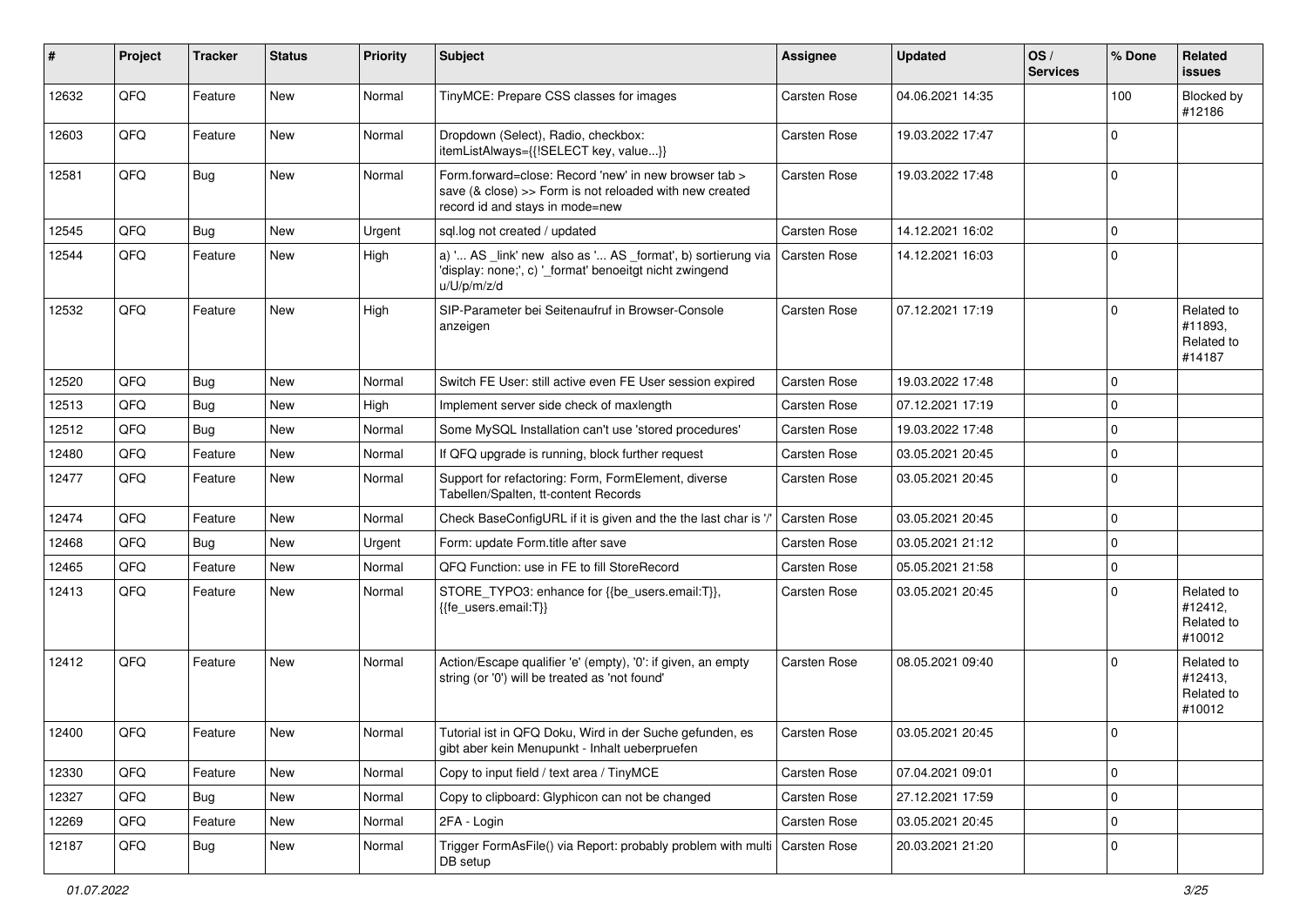| $\vert$ # | Project | <b>Tracker</b> | <b>Status</b> | <b>Priority</b> | <b>Subject</b>                                                                                       | Assignee                                               | <b>Updated</b>   | OS/<br><b>Services</b> | % Done       | <b>Related</b><br><b>issues</b>               |                      |
|-----------|---------|----------------|---------------|-----------------|------------------------------------------------------------------------------------------------------|--------------------------------------------------------|------------------|------------------------|--------------|-----------------------------------------------|----------------------|
| 12186     | QFQ     | Feature        | <b>New</b>    | High            | TinyMCE Config für Objekte                                                                           | Carsten Rose                                           | 07.12.2021 17:19 |                        | $\Omega$     | <b>Blocks</b><br>#12632                       |                      |
| 12163     | QFQ     | Feature        | <b>New</b>    | Normal          | Checkbox: table wrap                                                                                 | Carsten Rose                                           | 03.05.2021 20:51 |                        | $\mathbf 0$  |                                               |                      |
| 12162     | QFQ     | Feature        | <b>New</b>    | Normal          | FE.type=sendmail: personalized mailing (several mails) via<br>template                               | <b>Carsten Rose</b>                                    | 03.05.2021 20:45 |                        | $\Omega$     |                                               |                      |
| 12146     | QFQ     | Feature        | <b>New</b>    | Normal          | Autocron Job: Anzeigen wann der naechste Job ausgefuehrt<br>wird, resp das er nicht ausgefuehrt wird | Carsten Rose                                           | 15.03.2021 15:23 |                        | $\mathbf 0$  |                                               |                      |
| 12133     | QFQ     | <b>Bug</b>     | New           | Normal          | NPM, phpSpreadSheet aktualisieren                                                                    | Carsten Rose                                           | 15.03.2021 09:04 |                        | $\mathbf 0$  |                                               |                      |
| 12119     | QFQ     | Feature        | <b>New</b>    | Normal          | AS paged: error message missing if there ist no 'r'<br>argument.                                     | Carsten Rose                                           | 03.05.2021 20:51 |                        | $\mathbf 0$  |                                               |                      |
| 12109     | QFQ     | Feature        | New           | Normal          | Donwload Link: Plain, SIP, Persistent Link, Peristent SIP -<br>new notation                          | Carsten Rose                                           | 03.05.2021 20:45 |                        | $\Omega$     | Related to<br>#12085                          |                      |
| 12045     | QFQ     | <b>Bug</b>     | <b>New</b>    | Normal          | templateGroup afterSave FE: Aufruf ohne<br>sglHonorFormElements funktioniert nicht                   | Carsten Rose                                           | 18.02.2021 16:33 |                        | $\Omega$     |                                               |                      |
| 12040     | QFQ     | Bug            | <b>New</b>    | Normal          | FE Mode 'hidden' für zwei FEs auf einer Zeile                                                        | Carsten Rose                                           | 18.02.2021 10:13 |                        | $\mathbf 0$  |                                               |                      |
| 12024     | QFQ     | Feature        | <b>New</b>    | Normal          | Excel Export: text columns by default decode<br>htmlspeciachar()                                     | Carsten Rose                                           | 17.02.2021 23:55 |                        | $\mathbf 0$  | Related to<br>#12022                          |                      |
| 12023     | QFQ     | Feature        | New           | Normal          | MySQL Stored Precdure: QDECODESPECIALCHAR()                                                          | Carsten Rose                                           | 16.02.2021 11:16 |                        | $\mathbf 0$  | Related to<br>#12022                          |                      |
| 11955     | QFQ     | Feature        | New           | Normal          | subrecord: new title option to set <th> attributes - e.g. to<br/>customize tablesorter options.</th> | attributes - e.g. to<br>customize tablesorter options. | Carsten Rose     | 03.05.2021 20:47       |              | $\Omega$                                      | Related to<br>#11775 |
| 11893     | QFQ     | Feature        | <b>New</b>    | High            | Broken SIP: a) only report one time, b) only report in main<br>column                                | Carsten Rose                                           | 12.05.2021 12:13 |                        | $\Omega$     | Related to<br>#12532,<br>Related to<br>#14187 |                      |
| 11775     | QFQ     | Feature        | New           | Normal          | Subrecord Tooltip pro Feld                                                                           | Carsten Rose                                           | 18.12.2020 15:22 |                        | $\mathbf 0$  | Related to<br>#11955                          |                      |
| 11752     | QFQ     | Bug            | New           | Normal          | checkbox renders multiple input elements with same name                                              | <b>Carsten Rose</b>                                    | 17.12.2020 14:58 |                        | $\Omega$     | Related to<br>#11750                          |                      |
| 11747     | QFQ     | Feature        | <b>New</b>    | Normal          | Maintenance Page with Redirect                                                                       | Carsten Rose                                           | 03.05.2021 20:47 |                        | $\Omega$     | Related to<br>#11741                          |                      |
| 11702     | QFQ     | Feature        | <b>New</b>    | Normal          | HTML Special Char makes no sense for 'allbut' if '&' is<br>forbidden                                 | Carsten Rose                                           | 07.12.2021 16:35 |                        | $\Omega$     | Related to<br>#5112,<br>Related to<br>#14320  |                      |
| 11695     | QFQ     | Bug            | <b>New</b>    | Normal          | MultiForm required FE Error                                                                          | Carsten Rose                                           | 04.12.2020 13:34 |                        | $\Omega$     |                                               |                      |
| 11668     | QFQ     | <b>Bug</b>     | <b>New</b>    | Normal          | Play function.sql - problem with mysql                                                               | Carsten Rose                                           | 03.05.2021 20:48 |                        | $\mathbf 0$  |                                               |                      |
| 11667     | QFQ     | <b>Bug</b>     | <b>New</b>    | Normal          | MySQL mariadb-server-10.3: Incorrect datetime value                                                  | Carsten Rose                                           | 03.05.2021 20:48 |                        | $\mathbf{0}$ |                                               |                      |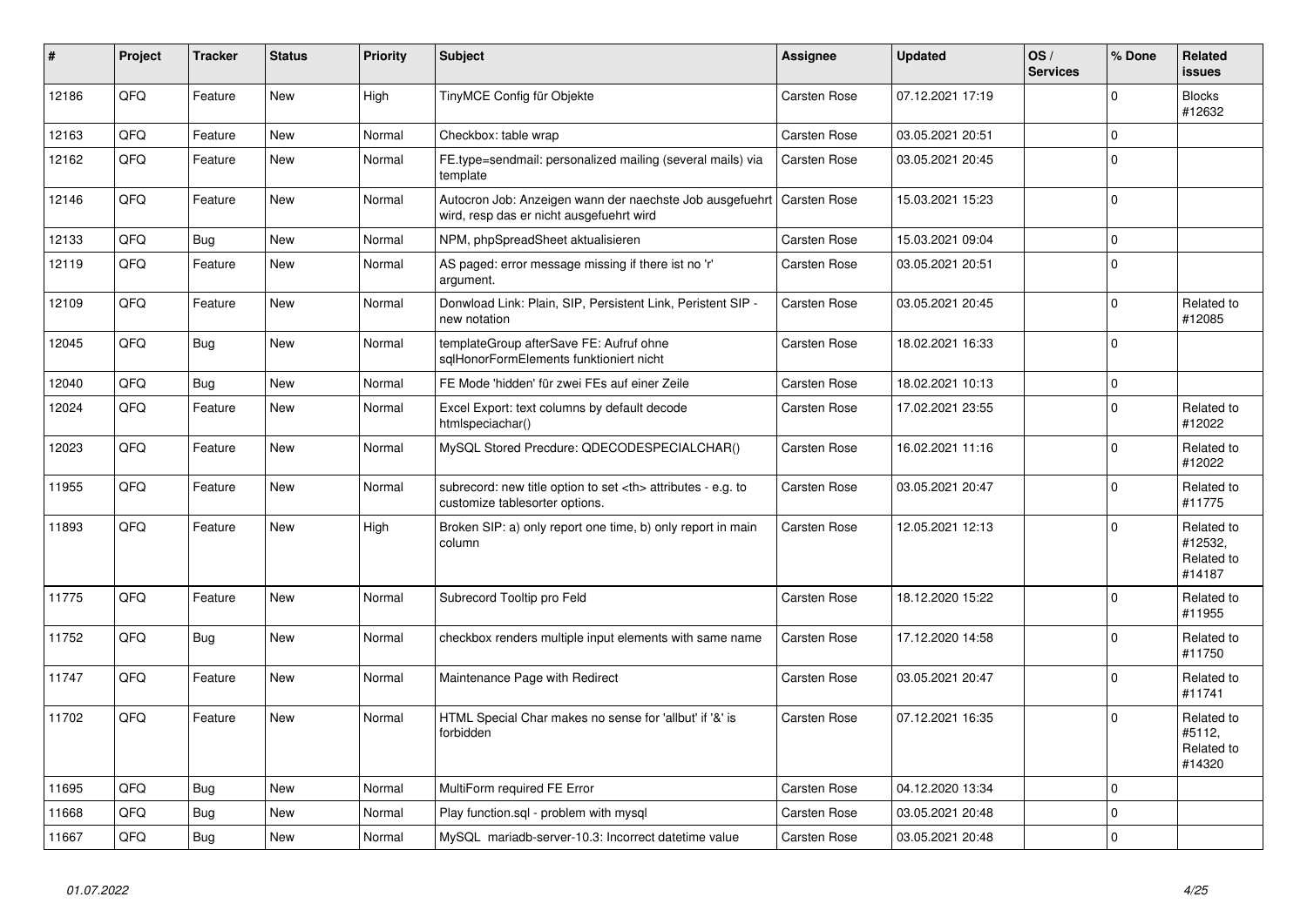| #     | Project | <b>Tracker</b> | <b>Status</b> | <b>Priority</b> | <b>Subject</b>                                                                      | <b>Assignee</b>     | <b>Updated</b>   | OS/<br><b>Services</b> | % Done      | Related<br><b>issues</b>                                             |
|-------|---------|----------------|---------------|-----------------|-------------------------------------------------------------------------------------|---------------------|------------------|------------------------|-------------|----------------------------------------------------------------------|
| 11523 | QFQ     | Feature        | <b>New</b>    | Normal          | Mit dynamic Update erkennen, ob Upload gemacht wurde                                | Carsten Rose        | 13.11.2020 15:07 |                        | $\mathbf 0$ | Related to<br>#9533                                                  |
| 11516 | QFQ     | Feature        | New           | Normal          | Multi Page Form (Previous/Next Buttons)                                             | Carsten Rose        | 16.03.2021 17:52 |                        | $\mathbf 0$ |                                                                      |
| 11504 | QFQ     | Feature        | New           | Normal          | Dynamic Update: Button text update for 'Save',' Close' &<br>'Delete'                | Carsten Rose        | 12.11.2020 23:44 |                        | 0           |                                                                      |
| 11460 | QFQ     | Feature        | New           | Normal          | Easier creation of changelog: gitchangelog                                          | Carsten Rose        | 12.06.2021 10:20 |                        | $\mathbf 0$ | Related to<br>#13467                                                 |
| 11239 | QFQ     | <b>Bug</b>     | New           | Normal          | Radiobutton (plain): horizontales Rendern abhängig vom<br>Datentyp in der Datenbank | Carsten Rose        | 30.09.2020 18:37 |                        | 0           |                                                                      |
| 11080 | QFQ     | Feature        | New           | Normal          | Send MQTT messages                                                                  | Carsten Rose        | 29.08.2020 19:49 |                        | 0           |                                                                      |
| 10996 | QFQ     | Feature        | New           | Normal          | Download video via sip: no seek                                                     | Carsten Rose        | 12.08.2020 14:18 |                        | $\mathbf 0$ |                                                                      |
| 10979 | QFQ     | Feature        | <b>New</b>    | Normal          | Ajax Calls an API - dataReport                                                      | Carsten Rose        | 11.05.2022 12:15 |                        | 0           |                                                                      |
| 10976 | QFQ     | Feature        | New           | Normal          | Excel Export Verbesserungen                                                         | Carsten Rose        | 06.08.2020 10:56 |                        | $\mathbf 0$ |                                                                      |
| 10937 | QFQ     | <b>Bug</b>     | New           | Normal          | Fehler mit abhängigen Select- Feldern beim Positionieren                            | Carsten Rose        | 12.11.2020 23:45 |                        | $\mathbf 0$ |                                                                      |
| 10819 | QFQ     | Feature        | New           | Normal          | Persistent SIP - second try                                                         | Carsten Rose        | 29.06.2020 23:02 |                        | 0           | Related to<br>#6261                                                  |
| 10714 | QFQ     | Feature        | <b>New</b>    | Normal          | multi Table Form                                                                    | Carsten Rose        | 16.03.2021 18:44 |                        | 0           |                                                                      |
| 10704 | QFQ     | Bug            | New           | Normal          | wkhtml problem rendering fullCalendar.js / fabric.js >><br>successor: puppeteer     | Carsten Rose        | 12.11.2020 23:45 |                        | $\Omega$    | Related to<br>#5024,<br>Related to<br>#4650,<br>Related to<br>#10715 |
| 10658 | QFQ     | Bug            | New           | Normal          | processReadOnly broken                                                              | Carsten Rose        | 27.05.2020 17:55 |                        | 0           |                                                                      |
| 10640 | QFQ     | <b>Bug</b>     | New           | High            | TypeAhead Tag: FE editierbar trotz readOnly                                         | Carsten Rose        | 03.05.2021 21:12 |                        | $\mathbf 0$ | Related to<br>#7795                                                  |
| 10593 | QFQ     | Feature        | New           | Normal          | label2: text behind input element                                                   | Carsten Rose        | 16.05.2020 10:57 |                        | $\mathbf 0$ |                                                                      |
| 10588 | QFQ     | Bug            | New           | Normal          | typeahed Tag: Doku anpassen                                                         | Carsten Rose        | 12.11.2020 23:45 |                        | $\mathbf 0$ |                                                                      |
| 10508 | QFQ     | <b>Bug</b>     | New           | High            | Multi Form broken on Multi DB Instance                                              | Carsten Rose        | 03.05.2021 21:12 |                        | 0           |                                                                      |
| 10506 | QFQ     | <b>Bug</b>     | New           | High            | Template Group broken on MultiDB instance                                           | Carsten Rose        | 03.05.2021 21:12 |                        | $\mathbf 0$ | Related to<br>#10505                                                 |
| 10322 | QFQ     | Bug            | New           | Normal          | FormElement / Radio: missing column 'enum' >> FE not<br>reported                    | <b>Carsten Rose</b> | 07.05.2020 09:37 |                        | 0           |                                                                      |
| 10119 | QFQ     | Feature        | New           | Normal          | Dropdown (selectlist) & TypeAhead: format and catagorize<br>list                    | Carsten Rose        | 07.05.2020 09:36 |                        | 0           |                                                                      |
| 10115 | QFQ     | Feature        | New           | Normal          | TypeAhead: static list                                                              | Carsten Rose        | 26.02.2020 16:42 |                        | 100         |                                                                      |
| 10082 | QFQ     | <b>Bug</b>     | New           | Normal          | FE.type=SELECT - 'sanatize' Class                                                   | Carsten Rose        | 07.05.2020 09:36 |                        | 0           | Related to<br>#10081                                                 |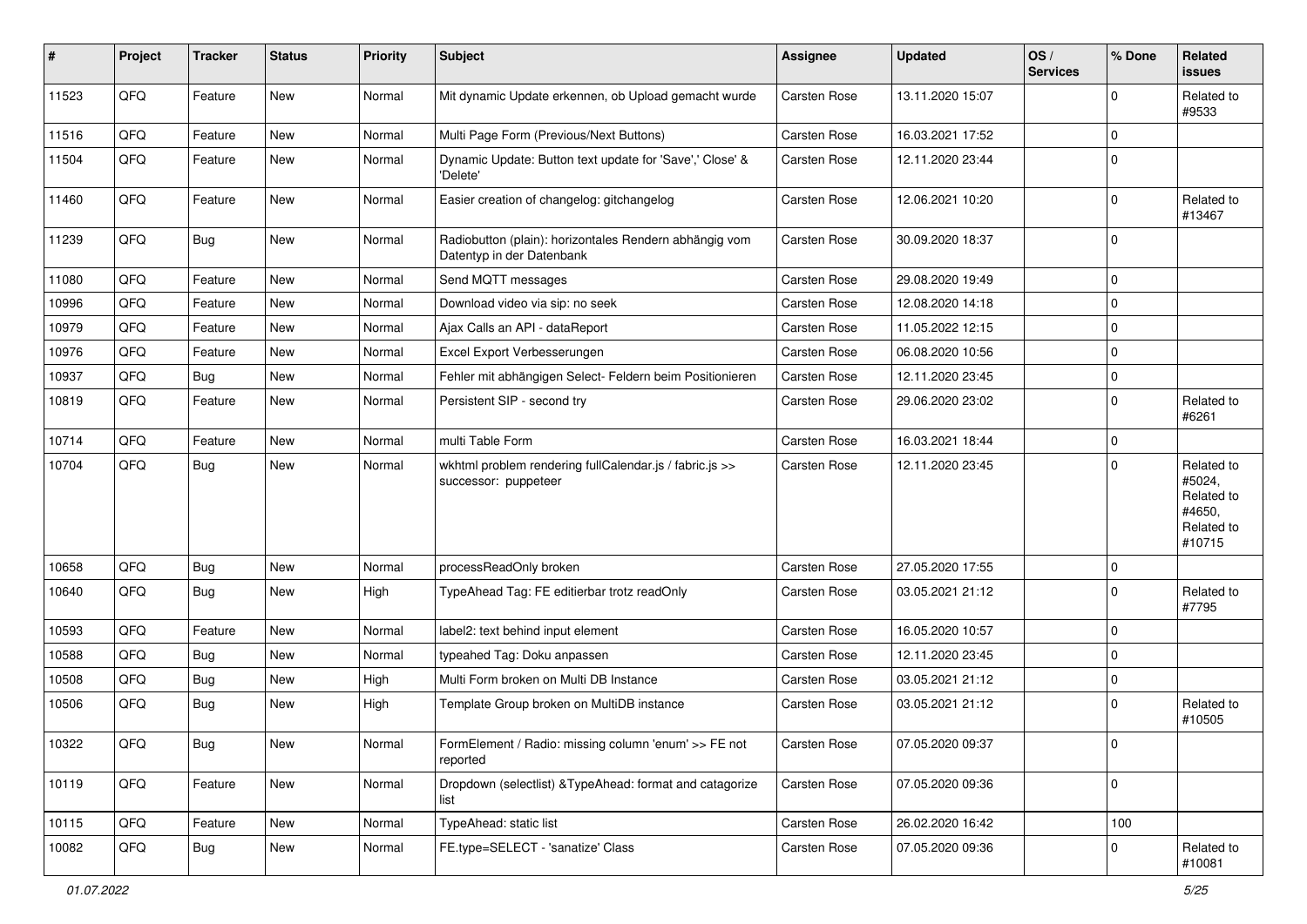| #     | Project | <b>Tracker</b> | <b>Status</b> | <b>Priority</b> | <b>Subject</b>                                                                                                                        | <b>Assignee</b>     | <b>Updated</b>   | OS/<br><b>Services</b> | % Done      | Related<br><b>issues</b>                                             |
|-------|---------|----------------|---------------|-----------------|---------------------------------------------------------------------------------------------------------------------------------------|---------------------|------------------|------------------------|-------------|----------------------------------------------------------------------|
| 10081 | QFQ     | <b>Bug</b>     | New           | High            | Stale record lock after 'forbidden' character                                                                                         | <b>Carsten Rose</b> | 03.05.2021 21:12 |                        | $\Omega$    | Related to<br>#10082.<br>Related to<br>#9789                         |
| 10080 | QFQ     | Feature        | New           | Normal          | Popup on 'save' / 'close': configure dialog (answer<br>yes/no/cancle/)                                                                | <b>Carsten Rose</b> | 28.03.2021 20:52 |                        | $\Omega$    | Is duplicate<br>of #12262                                            |
| 10014 | QFQ     | Feature        | New           | Normal          | Manual.rst: describe behaviour and process order of<br>fillStoreVar, slaveId, sqlBefore,                                              | Carsten Rose        | 01.02.2020 22:31 |                        | $\mathbf 0$ |                                                                      |
| 9983  | QFQ     | Feature        | New           | Normal          | Report Notation: new keyword 'range'                                                                                                  | Carsten Rose        | 01.02.2020 15:55 |                        | 0           |                                                                      |
| 9927  | QFQ     | Feature        | New           | Normal          | QFQ Update: a) Update nur machen wenn BE User<br>eingeloggt ist., b) Bei Fehler genaue Meldung welcher<br>Updateschritt Probleme hat. | Carsten Rose        | 22.01.2020 12:59 |                        | $\Omega$    |                                                                      |
| 9811  | QFQ     | Feature        | New           | Normal          | Report: tag every n'th row                                                                                                            | Carsten Rose        | 01.02.2020 23:22 |                        | $\Omega$    |                                                                      |
| 9783  | QFQ     | <b>Bug</b>     | New           | Normal          | Email with special characters                                                                                                         | Carsten Rose        | 01.02.2020 23:22 |                        | $\mathbf 0$ |                                                                      |
| 9781  | QFQ     | Feature        | New           | Normal          | Button: CSS class to make buttons smaller                                                                                             | Carsten Rose        | 01.02.2020 23:22 |                        | $\Omega$    |                                                                      |
| 9777  | QFQ     | Feature        | New           | Normal          | Logging QFQ Variables                                                                                                                 | <b>Carsten Rose</b> | 16.12.2019 17:17 |                        | $\Omega$    |                                                                      |
| 9773  | QFQ     | Bug            | New           | Normal          | form.parameter.formModeGlobal=requiredOff                                                                                             | Carsten Rose        | 01.02.2020 15:56 |                        | 0           |                                                                      |
| 9707  | QFQ     | Feature        | New           | Normal          | SIP security: encode pageld and check pageld on decode                                                                                | Carsten Rose        | 01.02.2020 23:22 |                        | 0           |                                                                      |
| 9706  | QFQ     | Feature        | New           | Normal          | Multi File Upload (hidden template group)                                                                                             | Carsten Rose        | 01.02.2020 23:22 |                        | $\Omega$    | Related to<br>#7521,<br>Related to<br>#5562,<br>Related to<br>#13330 |
| 9602  | QFQ     | Feature        | New           | Normal          | Form definition as JSON                                                                                                               | Carsten Rose        | 01.02.2020 23:21 |                        | $\Omega$    | Related to<br>#9600                                                  |
| 9537  | QFQ     | Feature        | New           | Normal          | FormEditor: Edit fieldset in FrontEnd                                                                                                 | <b>Carsten Rose</b> | 01.02.2020 23:22 |                        | 0           |                                                                      |
| 9533  | QFQ     | <b>Bug</b>     | New           | Normal          | FE.type=upload: Check in 'beforeSave' if upload is given                                                                              | Carsten Rose        | 01.02.2020 23:22 |                        | $\Omega$    | Related to<br>#11523                                                 |
| 9531  | QFQ     | Bug            | New           | High            | FE File: Dynamic Update / modeSql / required detected<br>even it not set                                                              | <b>Carsten Rose</b> | 11.06.2021 20:32 |                        | $\Omega$    | Related to<br>#12398                                                 |
| 9352  | QFQ     | Feature        | New           | Normal          | FE 'Native' fire slaveld, sqlAfter, sqlIns                                                                                            | Carsten Rose        | 01.02.2020 23:22 |                        | $\Omega$    |                                                                      |
| 9348  | QFG     | Feature        | New           | Normal          | defaultThumbnailSize: pre render thumbnails                                                                                           | Carsten Rose        | 12.06.2021 09:05 |                        | 0           |                                                                      |
| 9347  | QFQ     | Bug            | New           | High            | FE.type=upload with dynamic show/hidden: required not<br>detected                                                                     | Carsten Rose        | 12.06.2021 10:40 |                        | $\Omega$    | Related to<br>#5305,<br>Related to<br>#12398                         |
| 9317  | QFQ     | <b>Bug</b>     | New           | Normal          | FE.type=note: with dynamic show/hidden an empty label<br>causes trouble                                                               | Carsten Rose        | 01.02.2020 23:22 |                        | 0           |                                                                      |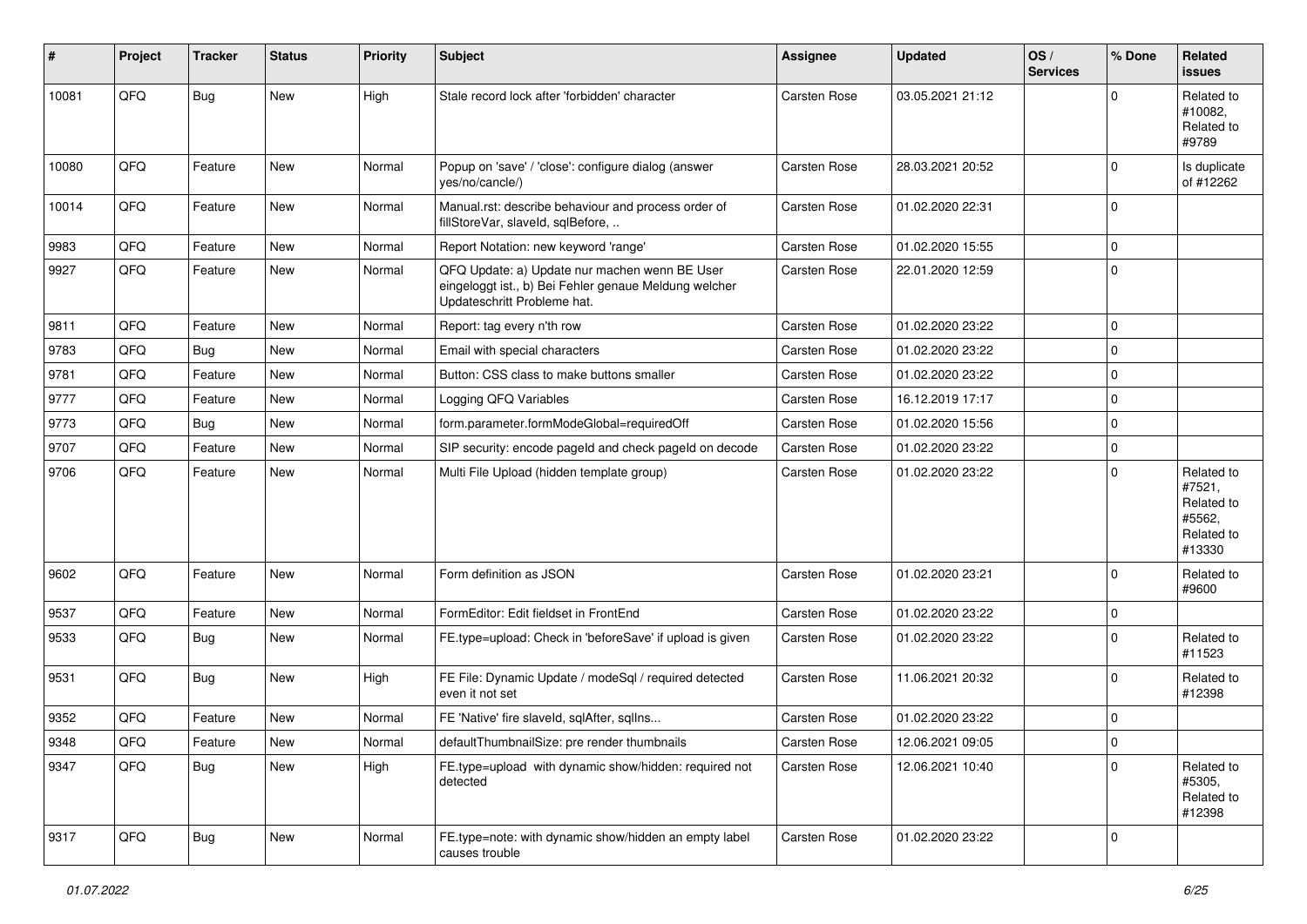| #    | Project | <b>Tracker</b> | <b>Status</b> | <b>Priority</b> | Subject                                                                                                | <b>Assignee</b>     | <b>Updated</b>   | OS/<br><b>Services</b> | % Done      | Related<br><b>issues</b> |
|------|---------|----------------|---------------|-----------------|--------------------------------------------------------------------------------------------------------|---------------------|------------------|------------------------|-------------|--------------------------|
| 9275 | QFQ     | <b>Bug</b>     | <b>New</b>    | Normal          | autcron: t3 page, which takes to long to respond, is not<br>reported properly                          | Carsten Rose        | 01.02.2020 23:22 |                        | 100         |                          |
| 9221 | QFQ     | Feature        | <b>New</b>    | Normal          | typeAhead: Zeichenlimite ausschalten                                                                   | <b>Carsten Rose</b> | 29.06.2022 22:36 |                        | $\mathbf 0$ |                          |
| 9208 | QFQ     | Feature        | New           | Normal          | Manage 'recent' records                                                                                | Carsten Rose        | 01.02.2020 23:22 |                        | $\mathbf 0$ |                          |
| 9177 | QFQ     | Bug            | New           | Normal          | Bug? QFQ tries to save an action FE, which has real<br>existing column name                            | Carsten Rose        | 01.02.2020 23:22 |                        | $\mathbf 0$ |                          |
| 9136 | QFQ     | Feature        | <b>New</b>    | Normal          | Create ZIP files with dynamic PDFs                                                                     | Carsten Rose        | 01.02.2020 23:22 |                        | $\mathbf 0$ |                          |
| 9129 | QFQ     | Feature        | <b>New</b>    | Normal          | sqlValidate: Message as notification, not as error                                                     | Carsten Rose        | 01.02.2020 23:22 |                        | $\mathbf 0$ | Related to<br>#9128      |
| 9128 | QFQ     | Feature        | New           | Normal          | Error Message: not replaced variables- a) replace back to<br>'{{', b) underline                        | Carsten Rose        | 01.02.2020 23:22 |                        | $\mathbf 0$ | Related to<br>#9129      |
| 9127 | QFQ     | <b>Bug</b>     | New           | Normal          | Error Message: change 'roll over' color - text not readable                                            | Carsten Rose        | 01.02.2020 23:22 |                        | $\mathbf 0$ |                          |
| 9077 | QFQ     | <b>Bug</b>     | New           | Normal          | typeAheadSql: report broken SQL                                                                        | Carsten Rose        | 29.06.2022 22:35 |                        | $\mathbf 0$ | Related to<br>#4018      |
| 9013 | QFQ     | <b>Bug</b>     | <b>New</b>    | Normal          | Error in Twig template not handled                                                                     | Carsten Rose        | 20.10.2021 13:43 |                        | $\mathbf 0$ |                          |
| 8975 | QFQ     | Feature        | New           | Normal          | Report Notation: 2.0                                                                                   | Carsten Rose        | 01.02.2020 23:22 |                        | $\mathbf 0$ | Related to<br>#8963      |
| 8962 | QFQ     | Feature        | New           | High            | allow for form fields with identical names                                                             | <b>Carsten Rose</b> | 03.05.2021 21:14 |                        | $\mathbf 0$ |                          |
| 8806 | QFQ     | Feature        | New           | Normal          | SOL Function nl2br                                                                                     | Carsten Rose        | 01.02.2020 23:22 |                        | $\mathbf 0$ |                          |
| 8719 | QFQ     | Feature        | <b>New</b>    | Normal          | extraButtonLock: add support for 0/1                                                                   | Carsten Rose        | 01.02.2020 23:22 |                        | $\mathbf 0$ |                          |
| 8702 | QFQ     | Feature        | New           | Normal          | Load Record which is locked: missing user info                                                         | Carsten Rose        | 11.12.2019 16:16 |                        | $\mathbf 0$ | Related to<br>#9789      |
| 8668 | QFQ     | Bug            | New           | High            | Pill disabled: dyamic mode 'hidden' not respected - FE is still<br>required                            | <b>Carsten Rose</b> | 03.05.2021 21:14 |                        | $\Omega$    |                          |
| 8431 | QFQ     | Bug            | New           | High            | autocron.php with wrong path                                                                           | Carsten Rose        | 03.05.2021 21:14 |                        | $\mathbf 0$ |                          |
| 8336 | QFQ     | Feature        | New           | Normal          | Form > modified > Close New: a) Optional disable popup, b)<br>custom text, c) mode on save: close stay | Carsten Rose        | 01.02.2020 23:22 |                        | $\mathbf 0$ | Related to<br>#8335      |
| 8217 | QFQ     | Feature        | <b>New</b>    | Normal          | if-elseif-else construct                                                                               | <b>Carsten Rose</b> | 16.03.2021 18:41 |                        | $\mathbf 0$ | Related to<br>#10716     |
| 8187 | QFQ     | Feature        | New           | Normal          | Subrecord: enable/hide new button - make new/edit/delete<br>customizeable.                             | Carsten Rose        | 06.03.2021 18:44 |                        | $\mathbf 0$ | Related to<br>#11326     |
| 8089 | QFQ     | Feature        | New           | Normal          | Copy/Paste for FormElements                                                                            | Carsten Rose        | 01.02.2020 23:22 |                        | 0           |                          |
| 8083 | QFQ     | Bug            | New           | High            | FormEditor: primary table list does not respect<br>'indexDb={{indexData:Y}}'                           | Carsten Rose        | 03.05.2021 21:14 |                        | $\mathbf 0$ | Has duplicate<br>#6678   |
| 8049 | QFQ     | Bug            | New           | Normal          | FE.type=note, column 'value': text moves some pixel to top<br>after save                               | Carsten Rose        | 01.02.2020 23:22 |                        | $\mathbf 0$ |                          |
| 7924 | QFQ     | Feature        | New           | Normal          | Radio/Checkbox with Tooltip                                                                            | Carsten Rose        | 01.02.2020 23:22 |                        | 0           |                          |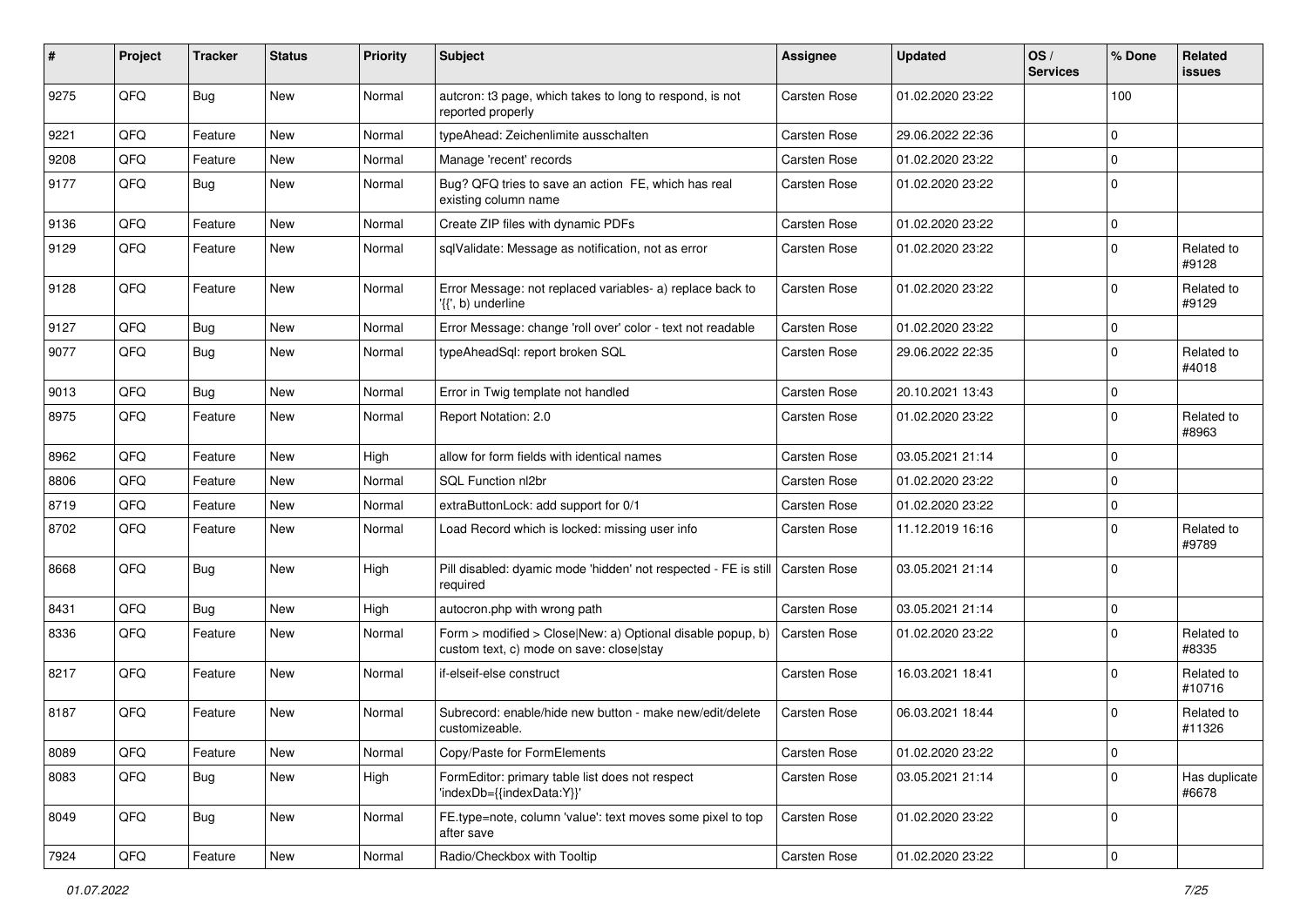| #    | Project | <b>Tracker</b> | <b>Status</b> | <b>Priority</b> | <b>Subject</b>                                                                                        | <b>Assignee</b>     | <b>Updated</b>   | OS/<br><b>Services</b> | % Done      | Related<br>issues    |
|------|---------|----------------|---------------|-----------------|-------------------------------------------------------------------------------------------------------|---------------------|------------------|------------------------|-------------|----------------------|
| 7920 | QFQ     | Feature        | New           | Normal          | FE: Syntax Highlight, Zeinlenumbruch                                                                  | <b>Carsten Rose</b> | 01.02.2020 10:03 |                        | $\Omega$    |                      |
| 7899 | QFQ     | <b>Bug</b>     | New           | High            | Fe.type=password / retype / required: always complain<br>about missing value                          | Carsten Rose        | 03.05.2021 21:14 |                        | $\Omega$    |                      |
| 7890 | QFQ     | Bug            | New           | Normal          | FormElement 'required': extraButtonInfo not aligned                                                   | Carsten Rose        | 11.06.2021 21:17 |                        | $\Omega$    | Related to<br>#11517 |
| 7850 | QFQ     | Feature        | New           | High            | Upload records: non 'pathFileName' column                                                             | Carsten Rose        | 03.05.2021 21:14 |                        | $\Omega$    |                      |
| 7812 | QFQ     | Feature        | New           | Normal          | FE 'Subrecord' - new option 'subrecordShowFilter',<br>'subrecordPaging'                               | Carsten Rose        | 01.02.2020 23:22 |                        | $\Omega$    |                      |
| 7795 | QFQ     | <b>Bug</b>     | New           | Normal          | Readonly Form: Typeahead-Felder                                                                       | Carsten Rose        | 01.02.2020 23:22 |                        | $\Omega$    | Related to<br>#10640 |
| 7685 | QFQ     | Bug            | New           | Normal          | Open FormElement from QFQ error message and save<br>modified record: error about missing {{formId:F}} | Carsten Rose        | 01.02.2020 23:22 |                        | $\Omega$    |                      |
| 7683 | QFQ     | Feature        | New           | Normal          | Special column names in '{{ SELECT  AS _link }}' should<br>be detected                                | Carsten Rose        | 01.02.2020 23:21 |                        | $\Omega$    |                      |
| 7681 | QFQ     | Feature        | <b>New</b>    | Normal          | Optional switch off 'check for modified record'                                                       | Carsten Rose        | 01.02.2020 23:21 |                        | $\mathbf 0$ |                      |
| 7660 | QFQ     | Feature        | New           | Normal          | IMAP: import mails to DB, move / delete mails                                                         | Carsten Rose        | 01.02.2020 09:52 |                        | $\Omega$    |                      |
| 7650 | QFQ     | Bug            | New           | High            | Optional do not show 'required' sign on FormElement                                                   | Carsten Rose        | 03.05.2021 21:14 |                        | $\Omega$    |                      |
| 7574 | QFQ     | Bug            | New           | Normal          | Substitute error: form element not reported / dont parse<br>Form.note                                 | Carsten Rose        | 01.02.2020 23:21 |                        | $\Omega$    |                      |
| 7547 | QFQ     | Bug            | New           | Normal          | Error Message in afterSave: wrong parameter column<br>reported                                        | Carsten Rose        | 01.02.2020 23:22 |                        | $\Omega$    |                      |
| 7524 | QFQ     | Bug            | New           | Normal          | QFQ throws a 'General Error' if 'fileadmin/protected/log/' is<br>not writeable                        | Carsten Rose        | 01.02.2020 23:22 |                        | $\Omega$    |                      |
| 7521 | QFQ     | Feature        | New           | Normal          | TemplateGroup: fe.type=upload                                                                         | Carsten Rose        | 01.02.2020 23:21 |                        | $\Omega$    | Related to<br>#9706  |
| 7520 | QFQ     | Feature        | <b>New</b>    | Normal          | QR Code:  AS _qr ( AS _link)                                                                          | <b>Carsten Rose</b> | 01.02.2020 23:22 |                        | $\mathbf 0$ |                      |
| 7519 | QFQ     | Feature        | New           | Normal          | Select: Multi                                                                                         | Carsten Rose        | 01.02.2020 23:22 |                        | $\Omega$    |                      |
| 7513 | QFQ     | <b>Bug</b>     | New           | Normal          | Radios not correct aligned                                                                            | Carsten Rose        | 01.02.2020 23:22 |                        | $\Omega$    |                      |
| 7512 | QFQ     | <b>Bug</b>     | New           | Normal          | FE: inputType=number >> 'pattern' is not respected                                                    | Carsten Rose        | 01.02.2020 23:22 |                        | $\Omega$    |                      |
| 7481 | QFQ     | Feature        | New           | Normal          | Detect 'BaseUrl' automatically                                                                        | Carsten Rose        | 01.02.2020 23:21 |                        | $\Omega$    |                      |
| 7480 | QFQ     | Feature        | New           | Normal          | Record History (Undo / Redo)                                                                          | Carsten Rose        | 11.12.2019 16:16 |                        | $\mathbf 0$ | Related to<br>#2361  |
| 7342 | QFQ     | Feature        | New           | Normal          | add content = hide_this                                                                               | Carsten Rose        | 01.02.2020 23:21 |                        | $\mathbf 0$ |                      |
| 7280 | QFQ     | Feature        | New           | Normal          | recently used table                                                                                   | Carsten Rose        | 01.02.2020 23:21 |                        | $\pmb{0}$   |                      |
| 7261 | QFQ     | Bug            | New           | Normal          | Report pathFilename for user without path, only the filename   Carsten Rose                           |                     | 01.02.2020 23:21 |                        | $\mathbf 0$ |                      |
| 7239 | QFQ     | Feature        | New           | Normal          | TinyMCE: html tag whitelist                                                                           | Carsten Rose        | 01.02.2020 23:21 |                        | 0           | Related to<br>#14320 |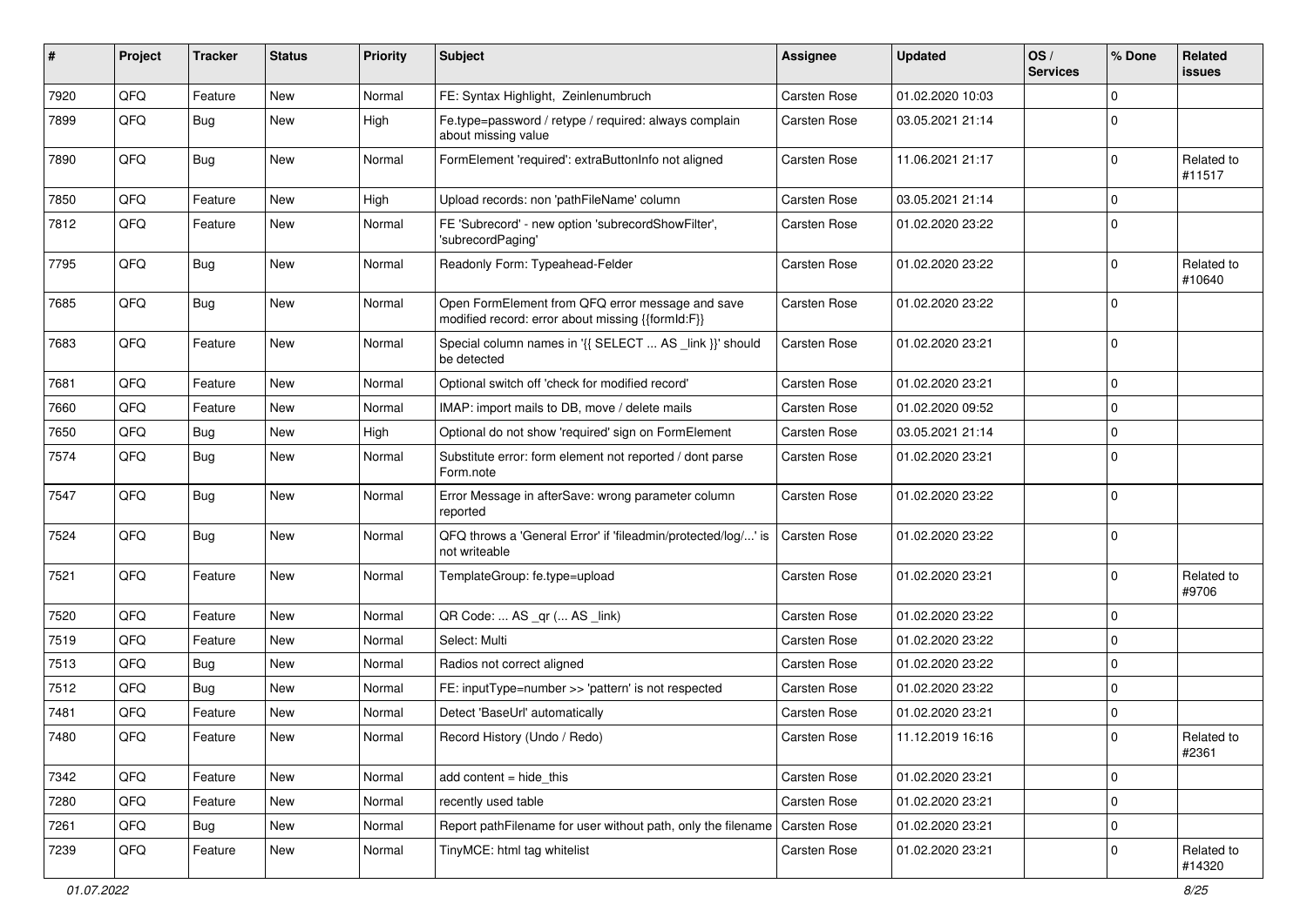| #    | Project | <b>Tracker</b> | <b>Status</b> | <b>Priority</b> | <b>Subject</b>                                                                                                             | Assignee            | <b>Updated</b>   | OS/<br><b>Services</b> | % Done      | Related<br><b>issues</b>                    |
|------|---------|----------------|---------------|-----------------|----------------------------------------------------------------------------------------------------------------------------|---------------------|------------------|------------------------|-------------|---------------------------------------------|
| 7219 | QFQ     | Bug            | New           | Normal          | typeSheadSql / typeAheadSqlPrefetch: change to curly<br>braces                                                             | Carsten Rose        | 01.02.2020 23:21 |                        | $\Omega$    |                                             |
| 7175 | QFQ     | Feature        | <b>New</b>    | Normal          | Upload: md5 hash as filename                                                                                               | Carsten Rose        | 01.02.2020 23:21 |                        | $\mathbf 0$ |                                             |
| 7119 | QFQ     | Feature        | New           | Normal          | Upload: scaleDownWidth, scaleDownHeight                                                                                    | Carsten Rose        | 01.02.2020 23:21 |                        | $\pmb{0}$   |                                             |
| 7109 | QFQ     | Feature        | New           | Normal          | Dynamic Updates: row/element hide                                                                                          | Carsten Rose        | 01.02.2020 23:22 |                        | $\Omega$    | Has duplicate<br>#4081                      |
| 7102 | QFQ     | Feature        | New           | Normal          | Comment sign in report: '#' and '--'                                                                                       | Carsten Rose        | 01.02.2020 23:21 |                        | $\Omega$    |                                             |
| 7099 | QFQ     | Feature        | New           | Normal          | <b>Redesign FormEditor</b>                                                                                                 | Carsten Rose        | 01.02.2020 23:21 |                        | $\mathbf 0$ |                                             |
| 7014 | QFQ     | <b>Bug</b>     | New           | Normal          | Sending invalid emails succeeds when<br>debug.redirectAllMailTo is set                                                     | Carsten Rose        | 01.02.2020 23:21 |                        | $\mathbf 0$ |                                             |
| 7002 | QFQ     | <b>Bug</b>     | <b>New</b>    | Normal          | Dynamic Update: row does not disappear / appear                                                                            | Carsten Rose        | 01.02.2020 23:22 |                        | $\Omega$    |                                             |
| 6912 | QFQ     | Bug            | New           | Normal          | error Message Var 'deadline' already set in SIP - in Form<br>with FE.value={{deadline:R:::{{deadlinePeriod:Y}}}}           | Carsten Rose        | 01.02.2020 23:21 |                        | $\mathbf 0$ |                                             |
| 6855 | QFQ     | Feature        | New           | Normal          | With {{feUser:U}}!={{feUser:T}}: Save / Delete: only possible<br>with {{feUserSave:U}}='yes' and '{{feUserDelete:U}}='yes' | Carsten Rose        | 01.02.2020 23:21 |                        | $\mathbf 0$ |                                             |
| 6765 | QFQ     | Feature        | <b>New</b>    | Normal          | Moeglichkeit via QFQ eigene Logs zu schreiben                                                                              | Carsten Rose        | 01.02.2020 23:21 |                        | $\mathbf 0$ |                                             |
| 6723 | QFQ     | Feature        | <b>New</b>    | Normal          | Report QFQ Installation and Version                                                                                        | Carsten Rose        | 12.06.2021 09:07 |                        | $\pmb{0}$   |                                             |
| 6677 | QFQ     | <b>Bug</b>     | New           | Normal          | Error message FE Action Element: no/wrong FE reference<br>who cause the problem.                                           | <b>Carsten Rose</b> | 01.02.2020 23:21 |                        | $\Omega$    |                                             |
| 6609 | QFQ     | Feature        | New           | Normal          | Formlet: JSON API erweitern                                                                                                | Carsten Rose        | 01.02.2020 23:21 |                        | 50          |                                             |
| 6602 | QFQ     | Feature        | New           | Normal          | Formlet: in Report auf Mausklick ein mini-form oeffnen                                                                     | Carsten Rose        | 11.12.2019 16:16 |                        | $\mathbf 0$ |                                             |
| 6594 | QFQ     | Feature        | New           | Normal          | Excel: on download, check if there is a valid sip                                                                          | Carsten Rose        | 01.02.2020 23:21 |                        | $\Omega$    |                                             |
| 6483 | QFQ     | <b>Bug</b>     | New           | Normal          | R Store funktioniert nicht bei 'Report Notation' im FE                                                                     | Carsten Rose        | 01.02.2020 23:21 |                        | $\mathbf 0$ |                                             |
| 6462 | QFQ     | Bug            | New           | Normal          | File Upload: Nutzlose Fehlermeldung wenn Datei zu gross                                                                    | Carsten Rose        | 01.02.2020 23:21 |                        | $\Omega$    | Related to<br>#6139                         |
| 6437 | QFQ     | Feature        | <b>New</b>    | Normal          | Neuer Mode Button bei FormElementen                                                                                        | Carsten Rose        | 01.02.2020 23:21 |                        | $\Omega$    | Related to<br>#9668.<br>Blocked by<br>#9678 |
| 6292 | QFQ     | Feature        | New           | Normal          | Download: File speichern mit Hash aber original Filename in<br>der Datenbank vermerken fuer Downloads                      | <b>Carsten Rose</b> | 01.02.2020 23:21 |                        | $\mathbf 0$ |                                             |
| 6289 | QFQ     | Feature        | <b>New</b>    | Normal          | Form: Log                                                                                                                  | Carsten Rose        | 01.02.2020 23:21 |                        | $\pmb{0}$   |                                             |
| 6261 | QFQ     | Feature        | New           | Normal          | Persistent SIP                                                                                                             | Carsten Rose        | 12.06.2021 09:07 |                        | $\Omega$    | Related to<br>#10819                        |
| 5782 | QFQ     | Feature        | New           | Normal          | NextCloud API                                                                                                              | <b>Carsten Rose</b> | 01.02.2020 10:02 |                        | $\mathbf 0$ |                                             |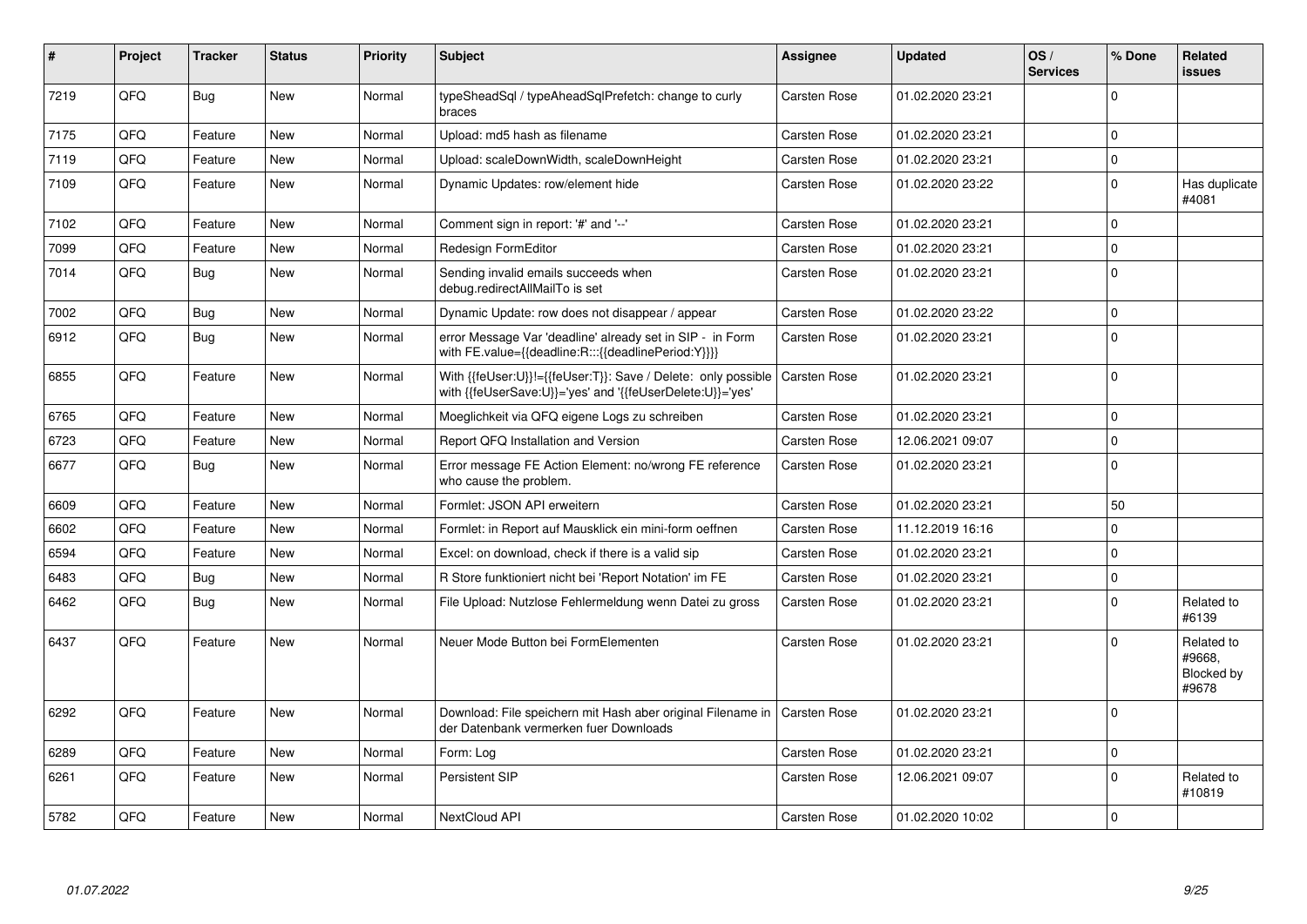| #    | Project | <b>Tracker</b> | <b>Status</b> | <b>Priority</b> | <b>Subject</b>                                                                                         | Assignee            | <b>Updated</b>   | OS/<br><b>Services</b> | % Done       | Related<br><b>issues</b>                    |
|------|---------|----------------|---------------|-----------------|--------------------------------------------------------------------------------------------------------|---------------------|------------------|------------------------|--------------|---------------------------------------------|
| 5715 | QFQ     | Feature        | <b>New</b>    | High            | PDF Caching                                                                                            | Carsten Rose        | 03.05.2021 21:14 |                        | $\Omega$     | Related to<br>#5851.<br>Related to<br>#6357 |
| 5576 | QFQ     | Bug            | <b>New</b>    | Normal          | Using MySQL 'DROP' requires privilege - wich is not really<br>necessary.                               | Carsten Rose        | 01.02.2020 23:21 |                        | $\mathbf 0$  |                                             |
| 5559 | QFQ     | <b>Bug</b>     | <b>New</b>    | Normal          | FE.type = Upload: 'accept' might contain variables                                                     | Carsten Rose        | 11.05.2020 21:23 |                        | $\mathbf 0$  |                                             |
| 5459 | QFQ     | Bug            | New           | High            | Multi DB: spread system tables between 'QFQ' and<br>'Data'-DB                                          | Carsten Rose        | 03.05.2021 21:14 |                        | $\mathbf 0$  | Related to<br>#4720                         |
| 5345 | QFQ     | Feature        | <b>New</b>    | Normal          | Report: UPDATE / INSERT / DELETE statements should<br>trigger subqueries, depending on the result.     | <b>Carsten Rose</b> | 27.05.2020 16:11 |                        | $\mathbf 0$  |                                             |
| 5305 | QFQ     | <b>Bug</b>     | <b>New</b>    | Normal          | Upload FormElement: nicht disabled by readonly Form                                                    | Carsten Rose        | 16.06.2021 13:43 |                        | $\Omega$     | Related to<br>#9347,<br>Related to<br>#9834 |
| 5221 | QFQ     | <b>Bug</b>     | <b>New</b>    | High            | Download Dialog: Bleibt stehen in FF wenn Datei<br>automatisch gespeichert wird.                       | Carsten Rose        | 03.05.2021 21:14 |                        | $\Omega$     |                                             |
| 5131 | QFQ     | Feature        | <b>New</b>    | Normal          | Activate Spin Gear ('wait/busy' indicator) via LINK attribute                                          | Carsten Rose        | 01.02.2020 23:21 |                        | $\mathbf{0}$ |                                             |
| 4756 | QFQ     | Bug            | <b>New</b>    | Normal          | Form dirty even nothing changes                                                                        | Carsten Rose        | 11.12.2019 16:16 |                        | $\mathbf 0$  |                                             |
| 4413 | QFQ     | Feature        | New           | Normal          | fieldset: show/hidden, modeSql, dynamicUpdate                                                          | <b>Carsten Rose</b> | 09.02.2022 15:19 |                        | $\Omega$     |                                             |
| 4250 | QFQ     | Feature        | New           | Normal          | AutoCron in QFQ via PHP                                                                                | Carsten Rose        | 01.02.2020 23:21 |                        | $\Omega$     | Related to<br>#3292,<br>Related to<br>#3291 |
| 4082 | QFQ     | Feature        | <b>New</b>    | Normal          | Dynamic Update: modeSql - useful default                                                               | Carsten Rose        | 01.02.2020 23:22 |                        | $\Omega$     |                                             |
| 4050 | QFQ     | Feature        | <b>New</b>    | Normal          | sgl.log: 1) FormElement ID which causes a specific action,<br>2) Result in the same row.               | Carsten Rose        | 15.04.2020 11:35 |                        | $\Omega$     | Related to<br>#5458                         |
| 4023 | QFQ     | Feature        | New           | Normal          | prepared statements - FE action: salveld, sqllnsert,<br>sqlUpdate, sqlDelete, sqlBefore, sqlAfter      | Carsten Rose        | 11.12.2019 16:15 |                        | $\Omega$     |                                             |
| 4018 | QFQ     | Feature        | <b>New</b>    | Normal          | typeahead: long query parameter / answer triggers 'Attack<br>detected' and purges current SIP storage. | Carsten Rose        | 29.06.2022 22:46 |                        | $\Omega$     | Related to<br>#9077                         |
| 3727 | QFQ     | Feature        | <b>New</b>    | High            | Security: Session Hijacking erschweren                                                                 | <b>Carsten Rose</b> | 03.05.2021 21:14 |                        | $\mathbf 0$  |                                             |
| 3547 | QFQ     | Bug            | <b>New</b>    | Normal          | FE of type 'note' causes writing of empty fields.                                                      | Carsten Rose        | 01.02.2020 23:21 |                        | $\mathbf 0$  |                                             |
| 3504 | QFQ     | Feature        | <b>New</b>    | Normal          | Logging: welche Action FEs werden wann wie ausgefuehrt                                                 | Carsten Rose        | 01.02.2020 23:21 |                        | $\mathbf 0$  | Related to<br>#5458.<br>Related to<br>#4092 |
| 3432 | QFQ     | Feature        | <b>New</b>    | Normal          | subrecord: dynamicUpdate                                                                               | <b>Carsten Rose</b> | 11.06.2020 21:10 |                        | $\Omega$     | Related to<br>#5691                         |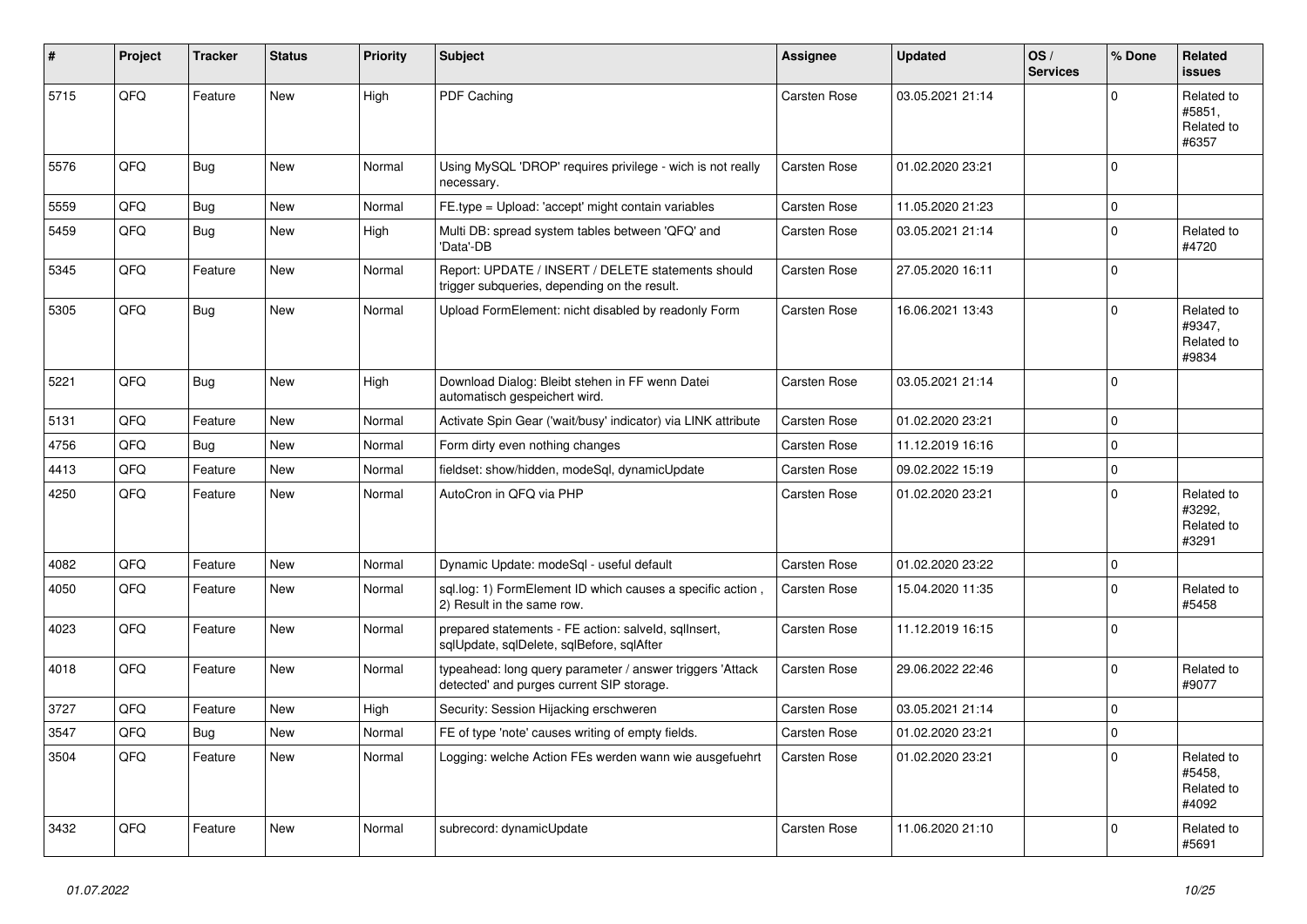| #     | Project | <b>Tracker</b> | <b>Status</b> | <b>Priority</b> | Subject                                                                  | <b>Assignee</b>     | <b>Updated</b>   | OS/<br><b>Services</b> | % Done         | Related<br><b>issues</b>                                              |
|-------|---------|----------------|---------------|-----------------|--------------------------------------------------------------------------|---------------------|------------------|------------------------|----------------|-----------------------------------------------------------------------|
| 2361  | QFQ     | Feature        | New           | Normal          | Logging wer/wann/wo welches Formular aufgerufen hat                      | <b>Carsten Rose</b> | 11.12.2019 16:15 |                        | 0              | Related to<br>#4432,<br>Related to<br>#7480                           |
| 13647 | QFQ     | Bug            | <b>New</b>    | Normal          | Autofocus funktioniert nicht auf Chrome                                  | Benjamin Baer       | 19.03.2022 17:44 |                        | 0              |                                                                       |
| 13528 | QFQ     | <b>Bug</b>     | New           | Normal          | gfg.io > releases: es wird kein neues Release angelegt                   | Benjamin Baer       | 19.03.2022 17:46 |                        | 0              |                                                                       |
| 12556 | QFQ     | Feature        | New           | Normal          | Pills Title: colored = static or dynamic on allrequiredgiven             | Benjamin Baer       | 19.03.2022 17:49 |                        | 0              |                                                                       |
| 12490 | QFQ     | Feature        | New           | Normal          | Loading Plugins in QFQ - see what tinymce does. (lazy<br>loading)        | Benjamin Baer       | 08.06.2022 10:37 |                        | $\mathbf{0}$   | Related to<br>#12611,<br>Related to<br>#10013,<br>Related to<br>#7732 |
| 12476 | QFQ     | Feature        | New           | Normal          | clearMe: a) should trigger 'dirty', b) sticky on textarea resize         | Benjamin Baer       | 04.01.2022 08:40 |                        | $\mathbf 0$    | Related to<br>#9528                                                   |
| 11237 | QFQ     | Bug            | New           | High            | Radiobutton / parameter.buttonClass= btn-default - kein dirty<br>Trigger | Benjamin Baer       | 03.05.2021 21:12 |                        | $\mathbf 0$    | Related to<br>#10766                                                  |
| 11057 | QFQ     | <b>Bug</b>     | New           | High            | Checkboxes ohne span.checkmark im Report werden<br>ausgeblendet          | Benjamin Baer       | 03.05.2021 21:12 |                        | 0              | Related to<br>#11039                                                  |
| 14185 | QFQ     | Feature        | New           | Normal          | External/Autocron.php - better suitable directory                        | Support: System     | 28.05.2022 11:03 |                        | $\mathbf 0$    |                                                                       |
| 12156 | QFQ     | Feature        | New           | Normal          | Form: Optional disable 'leave page'                                      |                     | 03.05.2021 20:45 |                        | 0              |                                                                       |
| 12135 | QFQ     | Feature        | New           | Normal          | Subrecord: Notiz                                                         |                     | 24.04.2021 16:58 |                        | 0              |                                                                       |
| 12039 | QFQ     | Feature        | New           | Normal          | Missing htmlSpecialChar() in pre processing on form submit               |                     | 18.02.2021 00:09 |                        | 0              | Related to<br>#14320                                                  |
| 12038 | QFQ     | Feature        | New           | Normal          | a) STORE_VAR: filenameOnlyStripUniq, b) SP:<br>QSTRIPUNIQ()              |                     | 17.02.2021 23:55 |                        | 0              |                                                                       |
| 11850 | QFQ     | Feature        | New           | Urgent          | Wizard Form: basierend auf einer Tabelle eine Form<br>anlegen.           |                     | 03.05.2021 21:12 |                        | $\mathbf 0$    | Blocked by<br>#8082                                                   |
| 11716 | QFQ     | Feature        | <b>New</b>    | Normal          | Form an beliebiger Stelle im Report anzeigen                             |                     | 09.12.2020 09:47 |                        | $\mathbf 0$    |                                                                       |
| 11715 | QFQ     | Bug            | New           | Normal          | acceptZeroAsRequired and requiredOffButMark do not<br>coincide           |                     | 08.12.2020 12:13 |                        | 0              |                                                                       |
| 11535 | QFQ     | Feature        | New           | Normal          | Ability to create SQL columns in frontend QFQ forms                      |                     | 17.11.2020 12:11 |                        | 0              |                                                                       |
| 11534 | QFQ     | Feature        | New           | Normal          | Report: Action on selected rows - Table batchprocessing<br>feature       |                     | 18.11.2020 08:15 |                        | U              |                                                                       |
| 11522 | QFQ     | Bug            | New           | Normal          | Aus/Einblenden von Reitern                                               |                     | 13.11.2020 14:58 |                        | $\overline{0}$ |                                                                       |
| 11195 | QFQ     | Bug            | New           | Low             | Dynamic Update: Note not updated if new text is empty<br>(v20.4)         |                     | 25.09.2020 11:14 |                        | $\mathbf 0$    |                                                                       |
| 10890 | QFQ     | <b>Bug</b>     | New           | Normal          | AutoCron hangs                                                           |                     | 20.07.2020 13:56 |                        | $\pmb{0}$      |                                                                       |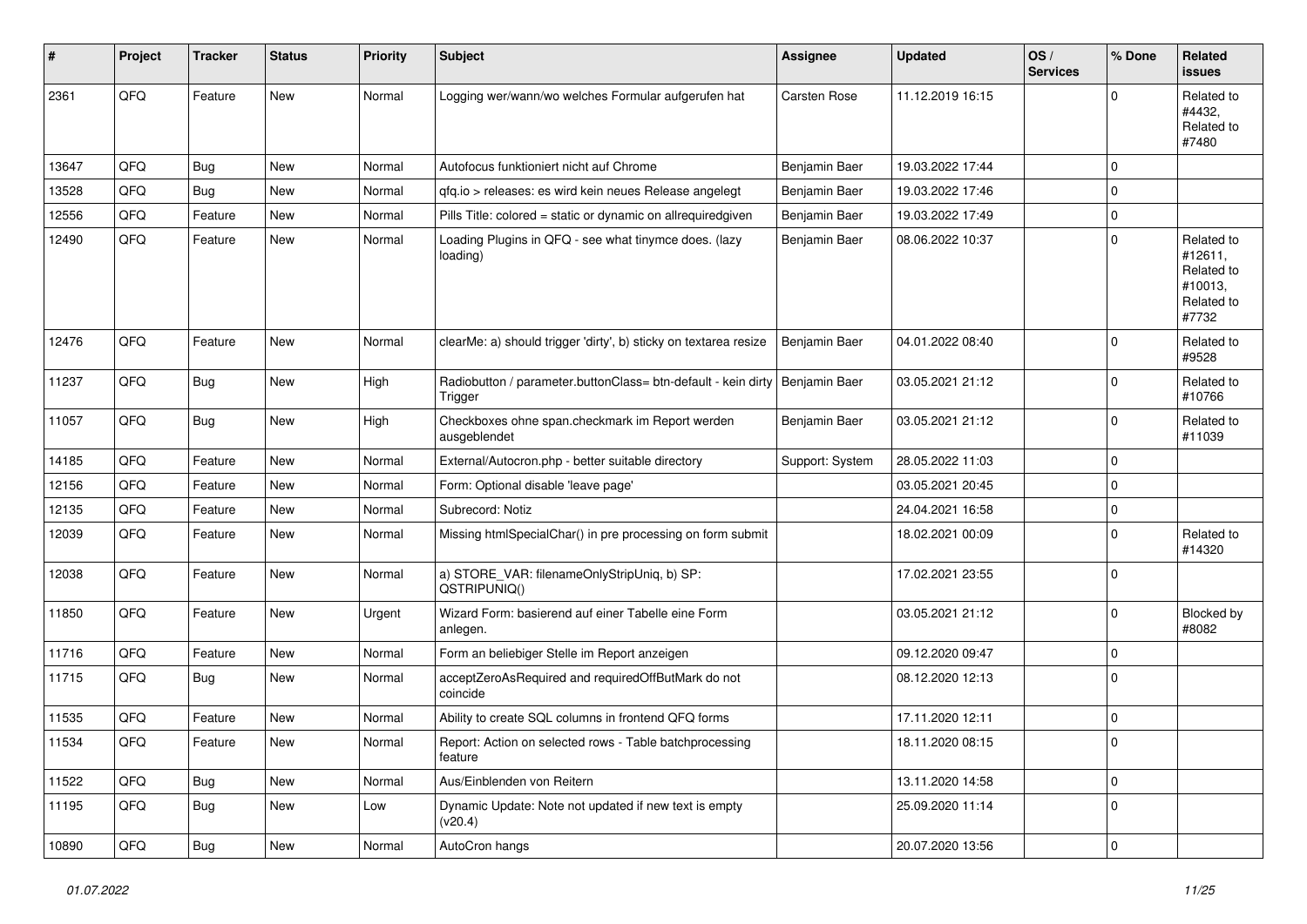| #     | Project | <b>Tracker</b> | <b>Status</b> | <b>Priority</b> | <b>Subject</b>                                                             | <b>Assignee</b>     | <b>Updated</b>   | OS/<br><b>Services</b> | % Done      | Related<br>issues                                                      |
|-------|---------|----------------|---------------|-----------------|----------------------------------------------------------------------------|---------------------|------------------|------------------------|-------------|------------------------------------------------------------------------|
| 10874 | QFQ     | Feature        | New           | Normal          | Erstellen eines Foreign Keys in der Tabelle "FormElement"                  |                     | 13.07.2020 10:11 |                        | $\Omega$    |                                                                        |
| 10766 | QFQ     | <b>Bug</b>     | New           | High            | Radiobutton / parameter.buttonClass=btn-default: dynamic<br>update         |                     | 03.05.2021 21:12 |                        | $\mathbf 0$ | Related to<br>#11237                                                   |
| 10763 | QFQ     | Feature        | New           | Normal          | form accessed and submitted despite logout?                                |                     | 16.06.2020 11:43 |                        | $\mathbf 0$ |                                                                        |
| 10759 | QFQ     | <b>Bug</b>     | New           | Normal          | emptyMeansNull - Feld falsch aktualisiert                                  |                     | 12.11.2020 23:45 |                        | $\mathbf 0$ |                                                                        |
| 10384 | QFQ     | Feature        | New           | Normal          | Parameter Exchange QFQ Instances                                           |                     | 07.05.2020 09:38 |                        | $\pmb{0}$   |                                                                        |
| 10345 | QFQ     | Feature        | New           | Normal          | Templates - Patterns QFQ Style                                             |                     | 03.05.2021 21:01 |                        | $\mathbf 0$ | Related to<br>#10713                                                   |
| 10324 | QFQ     | <b>Bug</b>     | New           | Normal          | Excel Export mit Template funktioniert nur, wenn Template<br>vor uid kommt |                     | 30.03.2020 11:20 |                        | $\mathbf 0$ | Related to<br>#10257                                                   |
| 10114 | QFQ     | Feature        | New           | High            | Symbol (Link): 'G:' (Glyphicon) replaced by 'i:' (icon)                    |                     | 07.12.2021 17:19 |                        | $\Omega$    | Related to<br>#3797,<br>Related to<br>#4194                            |
| 9855  | QFQ     | <b>Bug</b>     | New           | Normal          | <b>Required Check</b>                                                      |                     | 01.02.2020 15:56 |                        | $\mathbf 0$ |                                                                        |
| 9853  | QFQ     | Feature        | New           | Normal          | Check das SQL / QFQ / Mail Logfile geschrieben wird                        |                     | 09.01.2020 11:15 |                        | $\mathbf 0$ |                                                                        |
| 13943 | QFQ     | <b>Bug</b>     | Priorize      | Normal          | unable to find formgroup                                                   | Enis Nuredini       | 28.05.2022 11:03 |                        | $\mathbf 0$ |                                                                        |
| 13900 | QFQ     | Feature        | Priorize      | Normal          | Selenium: Check das Cookie/PDF funktioniert                                | Enis Nuredini       | 25.03.2022 12:45 |                        | $\mathbf 0$ |                                                                        |
| 10569 | QFQ     | Feature        | Priorize      | Normal          | link_blank more safe                                                       | Enis Nuredini       | 25.03.2022 12:44 |                        | $\mathbf 0$ |                                                                        |
| 14371 | QFQ     | Feature        | Priorize      | Normal          | LDAP via REPORT                                                            | Carsten Rose        | 19.06.2022 16:37 |                        | $\mathbf 0$ |                                                                        |
| 14290 | QFQ     | Feature        | Priorize      | Normal          | FormEditor: Show Table Definition                                          | <b>Carsten Rose</b> | 19.06.2022 16:37 |                        | $\pmb{0}$   |                                                                        |
| 14283 | QFQ     | <b>Bug</b>     | Priorize      | Normal          | HEIC / HEIF convert doesn't trigger                                        | Carsten Rose        | 19.06.2022 16:37 |                        | $\mathbf 0$ |                                                                        |
| 12504 | QFQ     | Feature        | Priorize      | Normal          | sql.log: report fe.id                                                      | <b>Carsten Rose</b> | 05.05.2021 22:09 |                        | $\mathbf 0$ |                                                                        |
| 12503 | QFQ     | Feature        | Priorize      | Normal          | Detect dangerous UPDATE statement with missing WHERE                       | Carsten Rose        | 05.05.2021 22:09 |                        | $\mathbf 0$ |                                                                        |
| 12452 | QFQ     | Feature        | Priorize      | Normal          | BaseURL: alsways with '/' at the end                                       | Carsten Rose        | 19.06.2022 13:45 |                        | $\mathbf 0$ | Related to<br>#10782                                                   |
| 12325 | QFQ     | Bug            | Priorize      | Normal          | MultiDB form.dblndex not working for report syntax                         | Carsten Rose        | 07.09.2021 13:37 |                        | $\Omega$    | Related to<br>#12145,<br>Related to<br>#12314                          |
| 11320 | QFQ     | Feature        | Priorize      | Normal          | Typo3 Version 10 support                                                   | Carsten Rose        | 05.05.2021 22:09 |                        | $\mathbf 0$ |                                                                        |
| 10015 | QFQ     | Feature        | Priorize      | Normal          | Monospace in Textarea                                                      | Carsten Rose        | 03.02.2020 13:40 |                        | $\mathbf 0$ |                                                                        |
| 10012 | QFQ     | Feature        | Priorize      | Normal          | redirectAllMailTo: {{beEmail:T}}                                           | Carsten Rose        | 08.05.2021 09:54 |                        | $\mathbf 0$ | Related to<br>#12412,<br>Related to<br>#12413,<br>Related to<br>#10011 |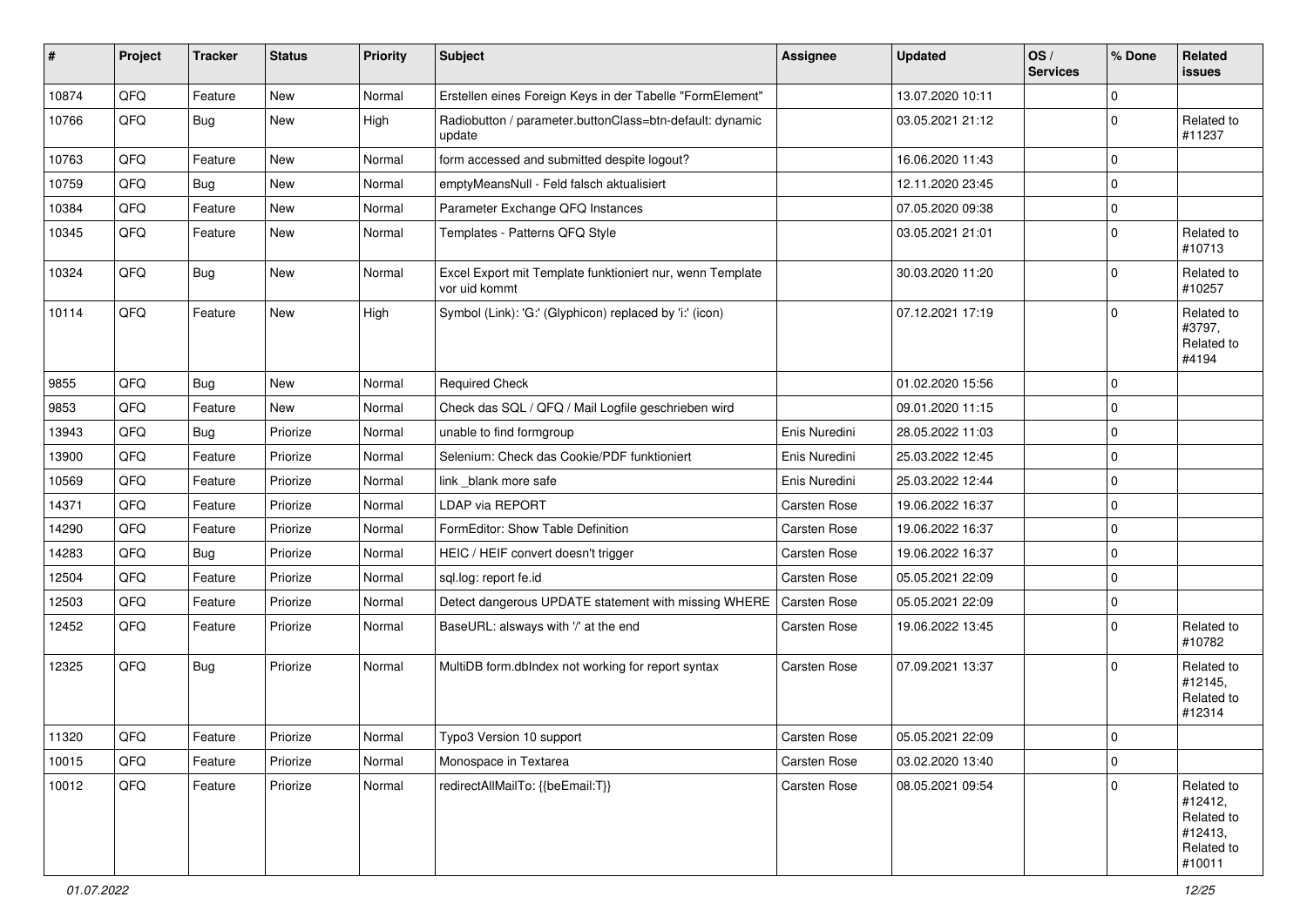| $\vert$ # | Project | <b>Tracker</b> | <b>Status</b> | <b>Priority</b> | <b>Subject</b>                                                                                           | <b>Assignee</b>     | <b>Updated</b>   | OS/<br><b>Services</b> | % Done      | Related<br><b>issues</b>                                                |
|-----------|---------|----------------|---------------|-----------------|----------------------------------------------------------------------------------------------------------|---------------------|------------------|------------------------|-------------|-------------------------------------------------------------------------|
| 10011     | QFQ     | Feature        | Priorize      | Normal          | Offer new STORE TYPO3 Variable 'beUser', 'beEmail'                                                       | <b>Carsten Rose</b> | 08.05.2021 09:51 |                        | $\Omega$    | Related to<br>#10012,<br>Related to<br>#12511                           |
| 10005     | QFQ     | Feature        | Priorize      | Normal          | Report / special column name:  AS _calendar                                                              | <b>Carsten Rose</b> | 03.06.2020 17:28 |                        | $\Omega$    |                                                                         |
| 9975      | QFQ     | Bug            | Priorize      | Normal          | Dropdown Menu: 'r:3' broken                                                                              | Carsten Rose        | 01.02.2020 10:13 |                        | $\Omega$    |                                                                         |
| 9968      | QFQ     | Feature        | Priorize      | Normal          | Tooltip in Links for Developer                                                                           | <b>Carsten Rose</b> | 01.02.2020 23:17 |                        | $\mathbf 0$ |                                                                         |
| 9958      | QFQ     | Bug            | Priorize      | Normal          | Broken subrecord query: no error message                                                                 | <b>Carsten Rose</b> | 05.02.2021 15:15 |                        | $\mathbf 0$ |                                                                         |
| 9947      | QFQ     | <b>Bug</b>     | Priorize      | Normal          | Unwanted error message if missing 'typeAheadSqlPrefetch'                                                 | <b>Carsten Rose</b> | 01.02.2020 10:13 |                        | $\Omega$    |                                                                         |
| 9928      | QFQ     | Feature        | Priorize      | Normal          | SpecialColumnName: a) Deprecated: ' AS "_+tag " ', b)<br>New: ' AS "_ <tag1><tag2>"</tag2></tag1>        | <b>Carsten Rose</b> | 01.02.2020 23:17 |                        | $\mathbf 0$ | Related to<br>#9929                                                     |
| 9900      | QFQ     | Feature        | Priorize      | Normal          | Generic API Call: tt-content record >> JSON                                                              | <b>Carsten Rose</b> | 01.02.2020 10:13 |                        | $\Omega$    |                                                                         |
| 9862      | QFQ     | <b>Bug</b>     | Priorize      | Normal          | Failed writing to sql mail qfq.log should throw an exception                                             | Carsten Rose        | 01.02.2020 10:13 |                        | $\mathbf 0$ |                                                                         |
| 9834      | QFQ     | Bug            | Priorize      | Normal          | Input elements with tag 'disabled' are missing on<br>form-submit: server option 'processReadOnly' broken | <b>Carsten Rose</b> | 07.12.2021 16:43 |                        | $\Omega$    | Related to<br>#9691,<br>Related to<br>#5305, Has<br>duplicate<br>#12331 |
| 9668      | QFQ     | Feature        | Priorize      | Normal          | Form.mode: rename 'hidden' to 'hide'                                                                     | <b>Carsten Rose</b> | 05.05.2021 22:14 |                        | $\mathbf 0$ | Related to<br>#6437                                                     |
| 9534      | QFQ     | <b>Bug</b>     | Priorize      | Urgent          | FE.type=upload: 'Unknown Mode: ID"                                                                       | <b>Carsten Rose</b> | 03.05.2021 21:14 |                        | $\Omega$    | Related to<br>#9532                                                     |
| 9394      | QFQ     | Feature        | Priorize      | Normal          | REST: allow for non numerical ids in get requests                                                        | <b>Carsten Rose</b> | 05.05.2021 22:10 |                        | $\Omega$    |                                                                         |
| 9346      | QFQ     | Feature        | Priorize      | Normal          | beforeSave: check if an upload is given                                                                  | <b>Carsten Rose</b> | 11.06.2021 21:18 |                        | $\mathbf 0$ |                                                                         |
| 9173      | QFQ     | Bug            | Priorize      | Urgent          | Stale Record Lock: Firefox                                                                               | Carsten Rose        | 03.05.2021 21:14 |                        | $\Omega$    | Related to<br>#9789                                                     |
| 9121      | QFQ     | <b>Bug</b>     | Priorize      | High            | sip links have r and __dbIndexData set                                                                   | <b>Carsten Rose</b> | 12.06.2021 10:41 |                        | $\Omega$    |                                                                         |
| 8963      | QFQ     | Feature        | Priorize      | Normal          | Setting values in a store: flexible way                                                                  | Carsten Rose        | 05.05.2021 22:10 |                        | $\mathbf 0$ | Related to<br>#8975                                                     |
| 8585      | QFQ     | Feature        | Priorize      | Normal          | Enhance Error message for 'unknown form'                                                                 | <b>Carsten Rose</b> | 01.02.2020 10:13 |                        | $\mathbf 0$ |                                                                         |
| 8584      | QFQ     | Feature        | Priorize      | Normal          | FE 'Action' - never assign to Container (except Template<br>Group)                                       | <b>Carsten Rose</b> | 01.02.2020 10:13 |                        | $\Omega$    |                                                                         |
| 8277      | QFQ     | Feature        | Priorize      | Normal          | fe.parameter.default=                                                                                    | <b>Carsten Rose</b> | 01.02.2020 23:17 |                        | $\mathbf 0$ | Related to<br>#8113                                                     |
| 8204      | QFQ     | Feature        | Priorize      | High            | Position 'required mark'                                                                                 | <b>Carsten Rose</b> | 16.06.2021 13:44 |                        | $\mathbf 0$ |                                                                         |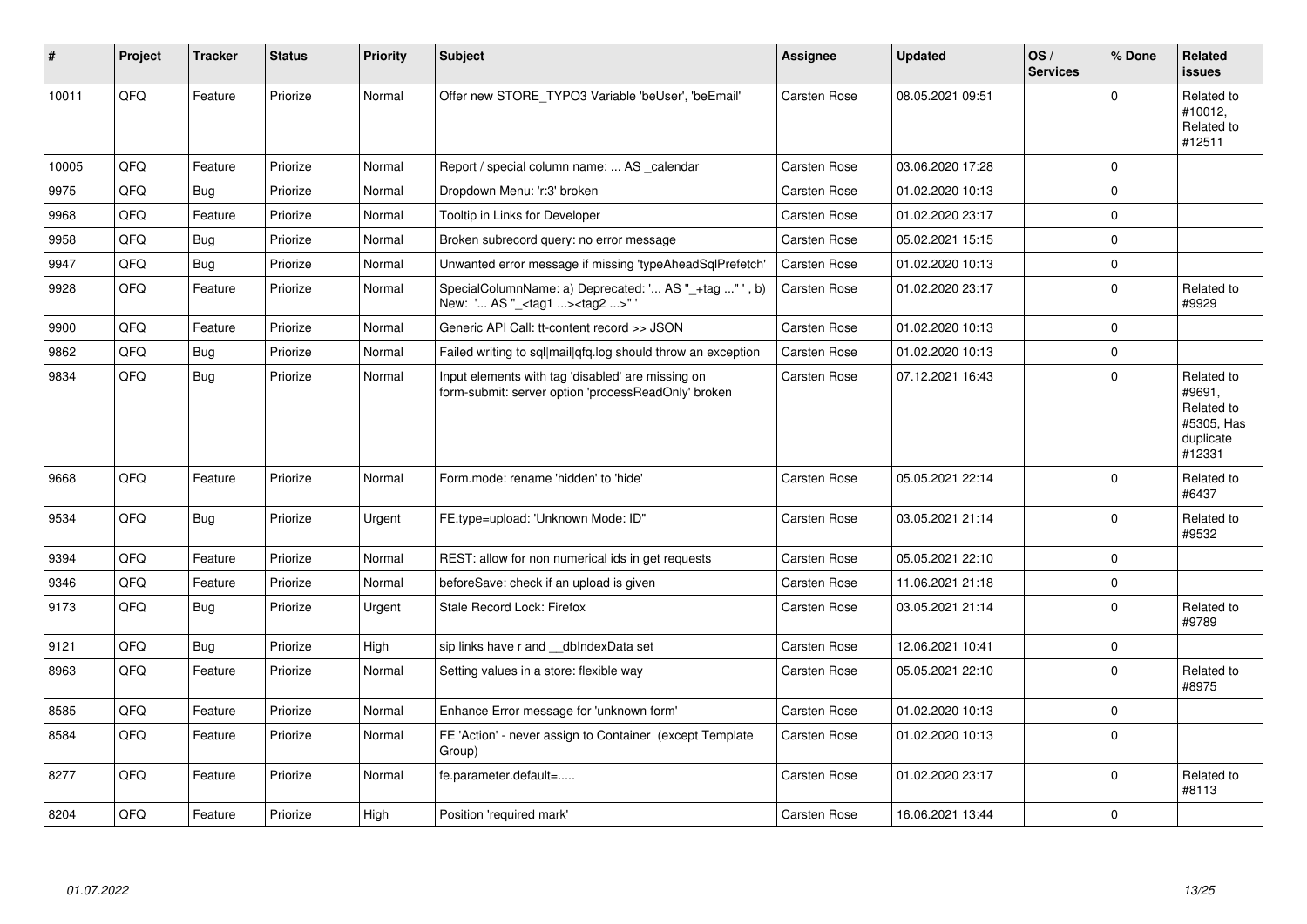| ∦     | Project | <b>Tracker</b> | <b>Status</b> | <b>Priority</b> | <b>Subject</b>                                                                            | Assignee      | <b>Updated</b>   | OS/<br><b>Services</b> | % Done      | Related<br>issues                               |
|-------|---------|----------------|---------------|-----------------|-------------------------------------------------------------------------------------------|---------------|------------------|------------------------|-------------|-------------------------------------------------|
| 8082  | QFQ     | Feature        | Priorize      | High            | Contact form without saving record                                                        | Carsten Rose  | 07.12.2021 15:20 |                        | $\Omega$    | Related to<br>#8587,<br><b>Blocks</b><br>#11850 |
| 8044  | QFQ     | Feature        | Priorize      | Normal          | Transaction: a) Form, b) Report                                                           | Carsten Rose  | 05.05.2021 22:14 |                        | $\mathbf 0$ | Related to<br>#8043                             |
| 8037  | QFQ     | <b>Bug</b>     | Priorize      | Normal          | FE.type=upload (advanced mode): {{slaveld:V}} missing<br>during dynamic update            | Carsten Rose  | 01.02.2020 10:13 |                        | $\mathbf 0$ |                                                 |
| 8034  | QFQ     | Feature        | Priorize      | Normal          | FormElement 'data': 22.22.2222 should not be accepted                                     | Carsten Rose  | 01.02.2020 10:13 |                        | $\mathbf 0$ |                                                 |
| 7656  | QFQ     | <b>Bug</b>     | Priorize      | Normal          | FE with required, 'pattern' and 'extraButtonLock': always<br>complain about missing value | Carsten Rose  | 01.02.2020 10:13 |                        | $\Omega$    |                                                 |
| 7630  | QFQ     | Feature        | Priorize      | Normal          | detailed error message for simple upload                                                  | Carsten Rose  | 01.02.2020 10:13 |                        | 0           |                                                 |
| 7616  | QFQ     | <b>Bug</b>     | Priorize      | Normal          | Selectlist with Enum & Dynamic Update                                                     | Carsten Rose  | 01.02.2020 10:13 |                        | $\mathbf 0$ |                                                 |
| 7522  | QFQ     | Feature        | Priorize      | Normal          | Inserting default index.html to folder (Avoid Apache<br>Indexing)                         | Carsten Rose  | 01.02.2020 10:13 |                        | $\mathbf 0$ |                                                 |
| 7290  | QFQ     | Feature        | Priorize      | Normal          | FormEditor: title as textarea if LEN(title)>60                                            | Carsten Rose  | 01.02.2020 10:13 |                        | 0           | Blocked by<br>#7682                             |
| 7217  | QFQ     | Feature        | Priorize      | Normal          | Download: notice User if ` sip=?` is missing                                              | Carsten Rose  | 01.02.2020 10:13 |                        | 0           |                                                 |
| 6998  | QFQ     | Feature        | Priorize      | Normal          | Form: with debug=on show column information as tooltip of<br>column label                 | Carsten Rose  | 01.02.2020 10:13 |                        | $\Omega$    |                                                 |
| 6574  | QFQ     | <b>Bug</b>     | Priorize      | Normal          | qfq.log: Fehlermeldung wurde angezeigt, aber nicht geloggt                                | Carsten Rose  | 01.02.2020 10:13 |                        | 0           |                                                 |
| 6116  | QFQ     | <b>Bug</b>     | Priorize      | High            | value of checkbox not saved                                                               | Carsten Rose  | 07.12.2021 17:19 |                        | $\mathbf 0$ |                                                 |
| 5942  | QFQ     | Feature        | Priorize      | Normal          | 'L' and 'type': append to links, generate via '_link' by using<br>'u.' .                  | Carsten Rose  | 01.02.2020 10:13 |                        | $\Omega$    |                                                 |
| 3867  | QFQ     | Feature        | Priorize      | Normal          | Readonly Formular: Template Groups add/delete<br>ausbeldnen                               | Carsten Rose  | 05.05.2021 22:12 |                        | $\Omega$    |                                                 |
| 3782  | QFQ     | Bug            | Priorize      | Normal          | Bei fehlerhafter Eingabe (z.B. Datum) sollte das erwartete<br>Format angezeigt werden     | Carsten Rose  | 01.02.2020 10:13 |                        | 0           |                                                 |
| 10003 | QFQ     | Feature        | Priorize      | Normal          | fieldset: stronger visualize group                                                        | Benjamin Baer | 12.02.2020 08:13 |                        | 0           |                                                 |
| 9135  | QFQ     | Feature        | Priorize      | Normal          | Progress Bar generic / replace old hourglass download<br>popup                            | Benjamin Baer | 03.01.2022 07:43 |                        | $\mathbf 0$ |                                                 |
| 7965  | QFQ     | Feature        | Priorize      | Normal          | Input type 'text' with visual format - currency                                           | Benjamin Baer | 03.01.2022 07:45 |                        | $\mathbf 0$ |                                                 |
| 7730  | QFQ     | Feature        | Priorize      | Normal          | SELECT Box: title in between                                                              | Benjamin Baer | 01.02.2020 23:22 |                        | $\mathbf 0$ |                                                 |
| 6870  | QFQ     | Feature        | Priorize      | Normal          | Click on ' link' triggers an API call                                                     | Benjamin Baer | 03.01.2022 08:25 |                        | 0           |                                                 |
| 6801  | QFQ     | Feature        | Priorize      | Normal          | Fabric: Maximize / FullIscreen                                                            | Benjamin Baer | 21.03.2022 09:56 |                        | 0           |                                                 |
| 6566  | QFQ     | Bug            | Priorize      | Normal          | Link Function 'delete': provided parameter missing on page<br>reload                      | Benjamin Baer | 03.01.2022 08:08 |                        | 0           |                                                 |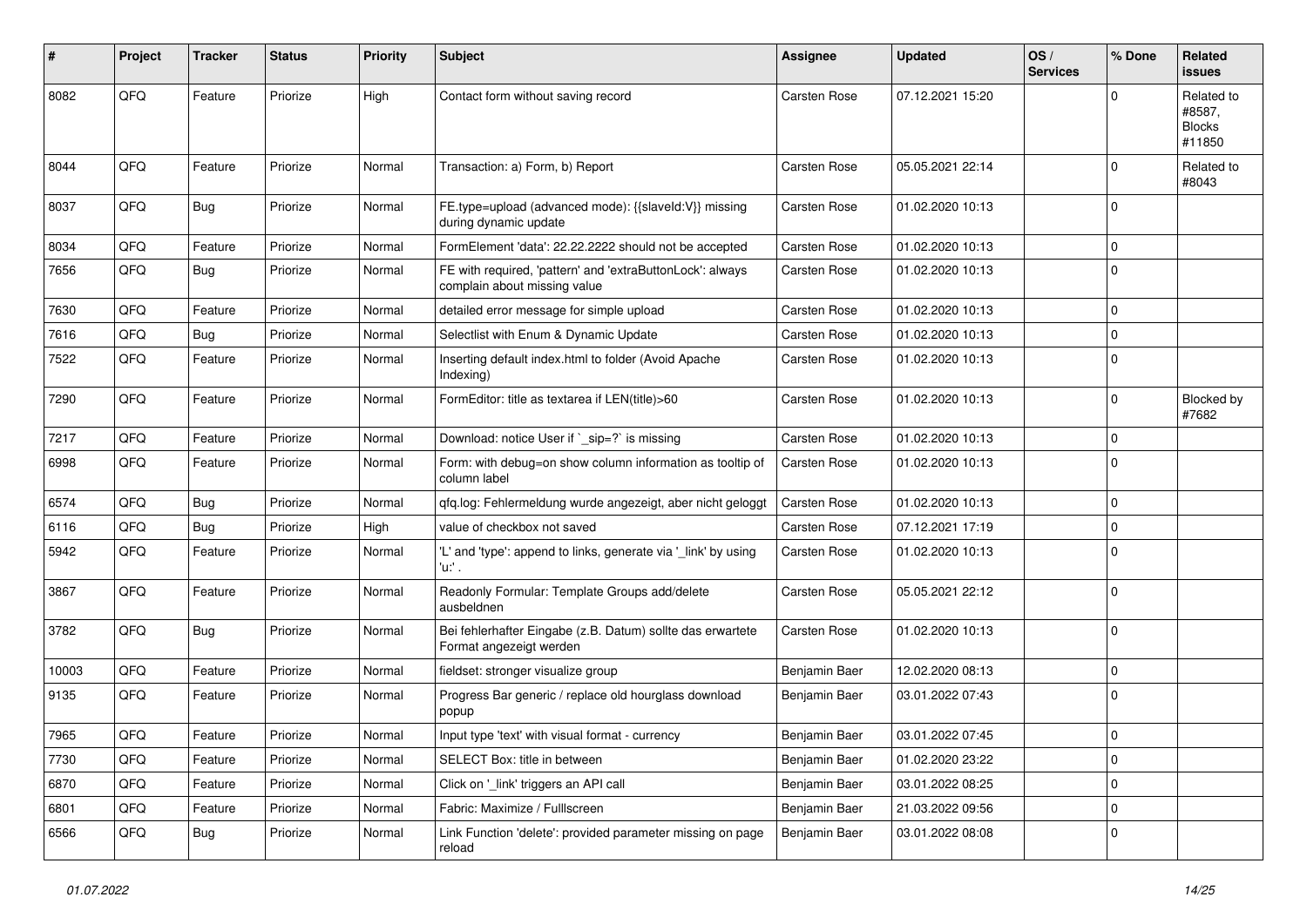| $\vert$ # | Project | <b>Tracker</b> | <b>Status</b> | <b>Priority</b> | <b>Subject</b>                                                                                      | Assignee            | <b>Updated</b>   | OS/<br><b>Services</b> | % Done      | Related<br><b>issues</b>                                                                                                                                              |
|-----------|---------|----------------|---------------|-----------------|-----------------------------------------------------------------------------------------------------|---------------------|------------------|------------------------|-------------|-----------------------------------------------------------------------------------------------------------------------------------------------------------------------|
| 6224      | QFQ     | Feature        | Priorize      | Normal          | Dynamic update: fade in/out fields                                                                  | Benjamin Baer       | 21.03.2022 09:50 |                        | $\mathbf 0$ |                                                                                                                                                                       |
| 6140      | QFQ     | Bug            | Priorize      | Normal          | QFQ DnD Sort: Locked fields                                                                         | Benjamin Baer       | 21.03.2022 09:56 |                        | $\mathbf 0$ |                                                                                                                                                                       |
| 5562      | QFQ     | Feature        | Priorize      | Normal          | Drag'n'Drop fuer Uploads                                                                            | Benjamin Baer       | 21.03.2022 09:52 |                        | $\mathbf 0$ | Related to<br>#9706                                                                                                                                                   |
| 5366      | QFQ     | Feature        | Priorize      | Normal          | Saving with keyboard shortcuts                                                                      | Benjamin Baer       | 21.03.2022 09:47 |                        | $\mathbf 0$ |                                                                                                                                                                       |
| 4457      | QFQ     | Bug            | Priorize      | Normal          | typeahead: pressing return to select an item, saves the form<br>and closes the form.                | Benjamin Baer       | 03.01.2022 08:01 |                        | $\mathbf 0$ | Related to<br>#4398                                                                                                                                                   |
| 2665      | QFQ     | <b>Bug</b>     | Priorize      | Normal          | Dynamic Update funktioniert nicht, wenn beim<br>entsprechenden FormElement eine size angegeben ist. | Benjamin Baer       | 03.01.2022 08:12 |                        | $30\,$      |                                                                                                                                                                       |
| 14320     | QFQ     | Feature        | ToDo          | Normal          | Allow specific HTML Tags and Attributes: general, TinyMCE                                           | Enis Nuredini       | 17.06.2022 10:44 |                        | $\mathbf 0$ | Related to<br>#12664,<br>Related to<br>#12039,<br>Related to<br>#11702,<br>Related to<br>#7239,<br>Related to<br>#3708,<br>Related to<br>#3646,<br>Related to<br>#880 |
| 14303     | QFQ     | <b>Bug</b>     | ToDo          | Normal          | datetime broken with picker                                                                         | Enis Nuredini       | 17.06.2022 09:02 |                        | $\mathbf 0$ | Related to<br>#12630                                                                                                                                                  |
| 13899     | QFQ     | Bug            | ToDo          | Normal          | Selenium: zum laufen bringen                                                                        | Enis Nuredini       | 25.03.2022 10:24 |                        | $\mathbf 0$ |                                                                                                                                                                       |
| 12262     | QFQ     | Feature        | ToDo          | Normal          | Form buttons on top: more customable                                                                | Enis Nuredini       | 17.06.2022 10:44 |                        | $\mathbf 0$ | Related to<br>#13945, Has<br>duplicate<br>#4046, Has<br>duplicate<br>#10080                                                                                           |
| 12463     | QFQ     | <b>Bug</b>     | ToDo          | High            | QFQ Function: 'function' and 'sql' on same level - output of<br>sal is shown two times.             | <b>Carsten Rose</b> | 15.12.2021 16:31 |                        | $\mathbf 0$ |                                                                                                                                                                       |
| 12395     | QFQ     | <b>Bug</b>     | ToDo          | High            | QFQ Function: Result two times shown                                                                | Carsten Rose        | 18.02.2022 08:59 |                        | $\mathbf 0$ |                                                                                                                                                                       |
| 7602      | QFQ     | Feature        | ToDo          | High            | Multi Select: with checkboxes                                                                       | Benjamin Baer       | 22.03.2022 09:07 |                        | $\mathbf 0$ |                                                                                                                                                                       |
| 12508     | QFQ     | Bug            | In Progress   | High            | qfq Form: sendMail                                                                                  | Karin Niffeler      | 19.03.2022 17:48 |                        | $\mathbf 0$ |                                                                                                                                                                       |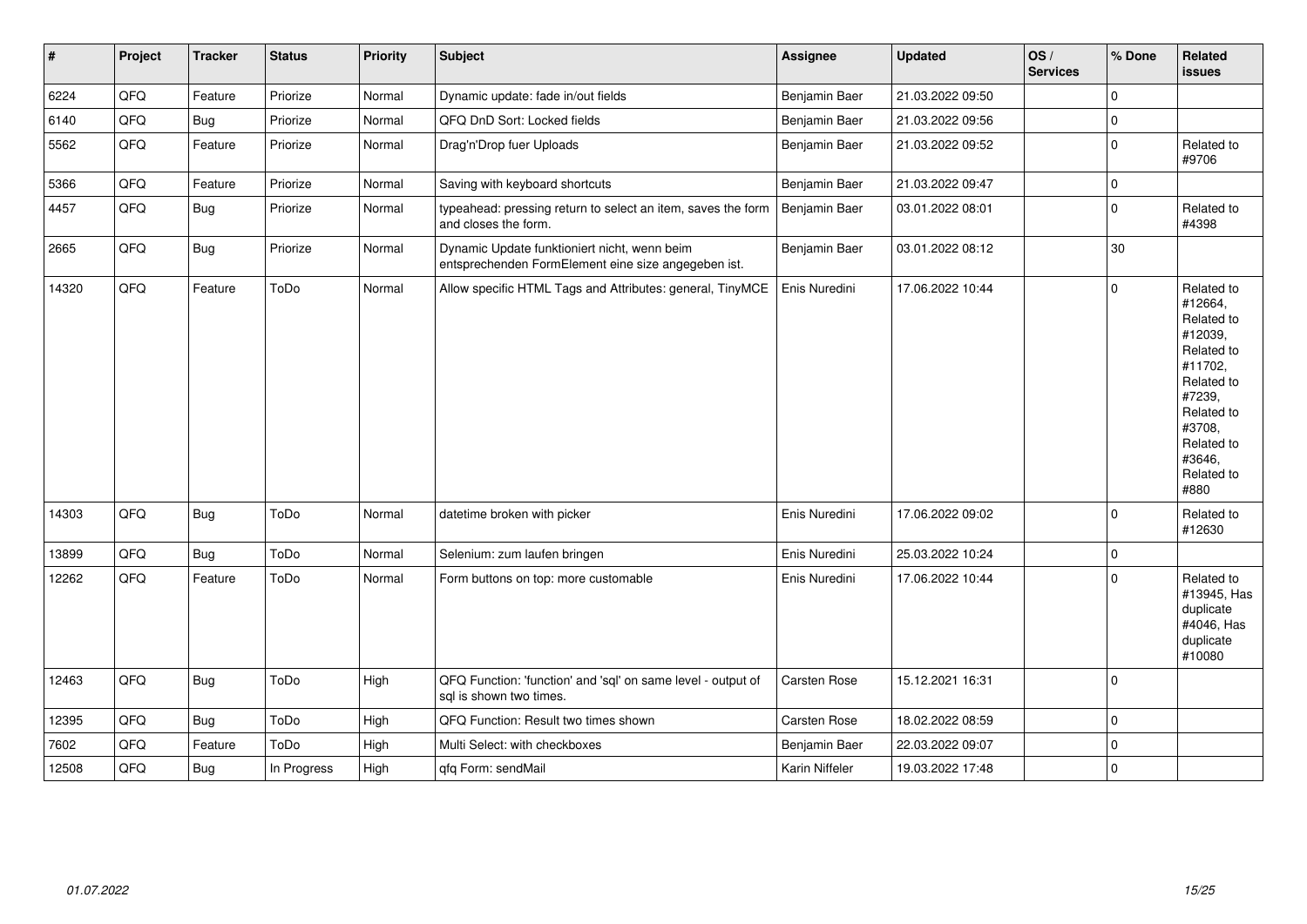| $\#$  | Project | <b>Tracker</b> | <b>Status</b> | <b>Priority</b> | <b>Subject</b>                                   | <b>Assignee</b>     | <b>Updated</b>   | OS/<br><b>Services</b> | % Done      | Related<br><b>issues</b>                                                                                                       |
|-------|---------|----------------|---------------|-----------------|--------------------------------------------------|---------------------|------------------|------------------------|-------------|--------------------------------------------------------------------------------------------------------------------------------|
| 12630 | QFQ     | Feature        | In Progress   | Normal          | Input: date[time]: min / max values              | Enis Nuredini       | 20.06.2022 18:31 |                        | $\mathbf 0$ | Related to<br>#10096.<br>Related to<br>#14302.<br>Related to<br>#14303                                                         |
| 14323 | QFQ     | <b>Bug</b>     | In Progress   | Normal          | Report: render=both single - no impact           | <b>Carsten Rose</b> | 19.06.2022 18:31 |                        | 0           |                                                                                                                                |
| 14175 | QFQ     | Bug            | In Progress   | Normal          | Opening a form with no QFQ Session cookie fails  | Carsten Rose        | 03.06.2022 10:40 |                        | $\mathbf 0$ |                                                                                                                                |
| 13330 | QFQ     | Feature        | In Progress   | Normal          | Multi Form: Upload                               | Carsten Rose        | 07.11.2021 12:40 |                        | 50          | Related to<br>#9706                                                                                                            |
| 12440 | QFQ     | Feature        | In Progress   | Normal          | Typo3 V10 upgrade (durchfuehren und testen)      | Carsten Rose        | 21.03.2022 09:53 |                        | 50          | Related to<br>#12357,<br>Related to<br>#12067,<br>Related to<br>#10661                                                         |
| 12439 | QFQ     | Feature        | In Progress   | Normal          | TinyMCE Paste from Word & Character Count/Limit  | Carsten Rose        | 05.05.2021 22:15 |                        | $\mathbf 0$ |                                                                                                                                |
| 11980 | QFQ     | Feature        | In Progress   | Normal          | protected verzeichnis MUSS geschützt werden      | Carsten Rose        | 07.09.2021 13:30 |                        | $\mathbf 0$ |                                                                                                                                |
| 11517 | QFQ     | Bug            | In Progress   | Normal          | extraButtonInfo Broken for multiple FormElements | Carsten Rose        | 12.05.2022 13:12 |                        | $\mathbf 0$ | Related to<br>#7890,<br>Related to<br>#3811, Has<br>duplicate<br>#10905, Has<br>duplicate<br>#10553, Has<br>duplicate<br>#6779 |
| 11076 | QFQ     | Feature        | In Progress   | Normal          | SELECT  AS _websocket                            | Carsten Rose        | 30.08.2020 17:49 |                        | $\Omega$    |                                                                                                                                |
| 10793 | QFQ     | Feature        | In Progress   | Normal          | <b>Update NPM Packages</b>                       | Carsten Rose        | 07.09.2021 13:25 |                        | 30          |                                                                                                                                |
| 10661 | QFQ     | <b>Bug</b>     | In Progress   | Normal          | Typo3 Warnungen                                  | Carsten Rose        | 07.09.2021 13:23 |                        | $\mathbf 0$ | Related to<br>#12440                                                                                                           |
| 10443 | QFQ     | Feature        | In Progress   | Normal          | Konzept_api / _live                              | Carsten Rose        | 07.05.2020 09:39 |                        | $\pmb{0}$   |                                                                                                                                |
| 9789  | QFQ     | Bug            | In Progress   | High            | Record Lock: release to early on 'leave page'    | Carsten Rose        | 10.01.2022 09:25 |                        | 100         | Related to<br>#10081,<br>Related to<br>#9173,<br>Related to<br>#8702                                                           |
| 9691  | QFQ     | <b>Bug</b>     | In Progress   | Normal          | Checkbox: dynamic update > readonly              | <b>Carsten Rose</b> | 01.02.2020 23:22 |                        | 50          | Related to<br>#9834                                                                                                            |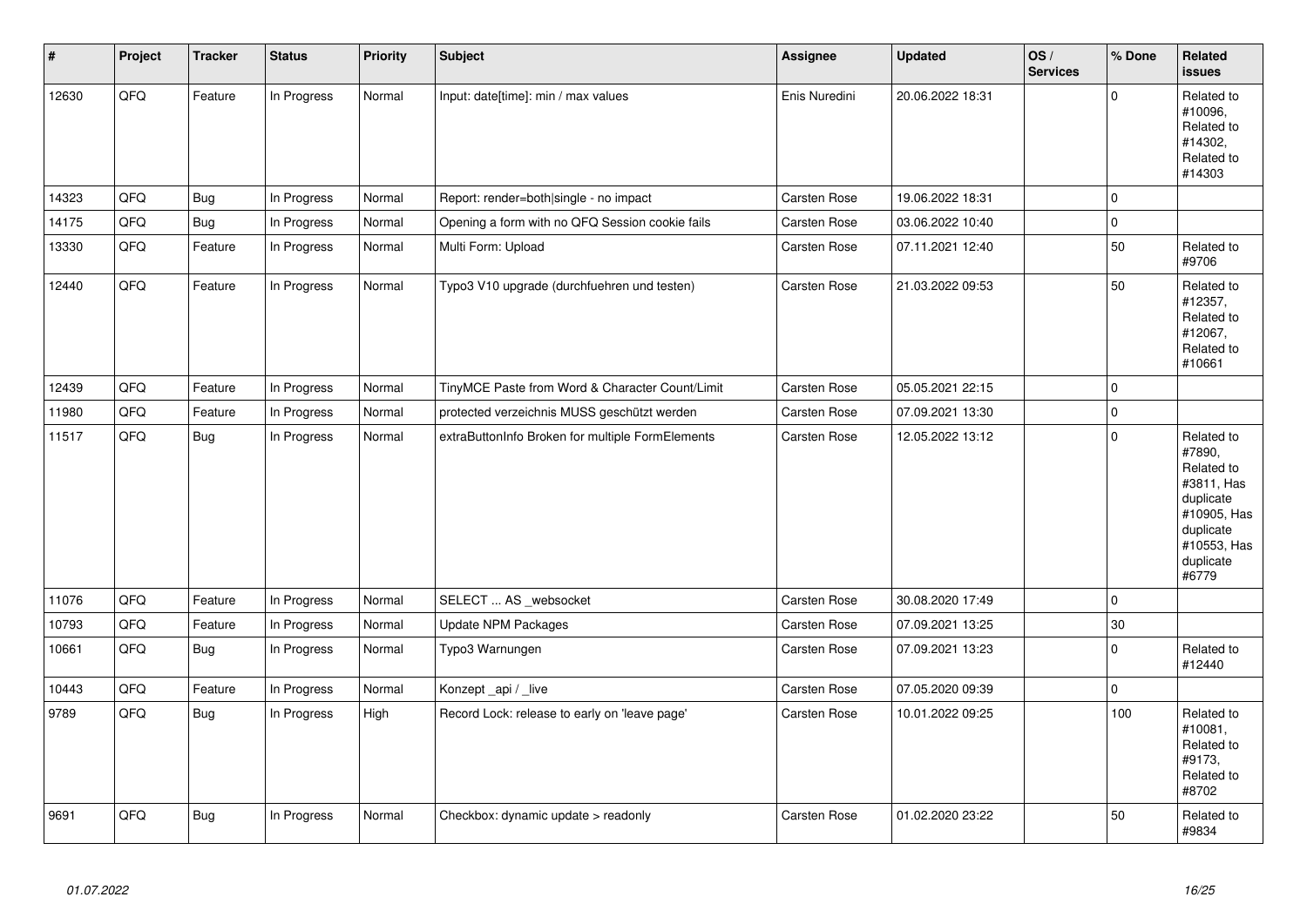| #     | Project | <b>Tracker</b> | <b>Status</b>              | <b>Priority</b> | <b>Subject</b>                                                                       | <b>Assignee</b>       | <b>Updated</b>   | OS/<br><b>Services</b> | % Done      | Related<br><b>issues</b>                    |
|-------|---------|----------------|----------------------------|-----------------|--------------------------------------------------------------------------------------|-----------------------|------------------|------------------------|-------------|---------------------------------------------|
| 9517  | QFQ     | Feature        | In Progress                | High            | Input multiple tags with typeahead                                                   | <b>Carsten Rose</b>   | 03.05.2021 21:14 |                        | 40          | Related to<br>#10150                        |
| 6250  | QFQ     | Feature        | In Progress                | Normal          | Enhance layout: a) Subrecord, b) Subrecord-Title                                     | Carsten Rose          | 01.02.2020 23:22 |                        | $\Omega$    | Related to<br>#5391                         |
| 5695  | QFQ     | Feature        | In Progress                | Normal          | Multiform                                                                            | <b>Carsten Rose</b>   | 02.01.2021 18:38 |                        | $\mathbf 0$ |                                             |
| 4194  | QFQ     | Feature        | In Progress                | Normal          | Bootstrap 4 ist jetzt offiziel                                                       |                       | 03.05.2021 20:47 |                        | $\mathbf 0$ | Related to<br>#10114                        |
| 13566 | QFQ     | Feature        | Ready to sync<br>(develop) | Normal          | Delete config-example.qfq.php file                                                   | Carsten Rose          | 23.12.2021 09:25 |                        | $\mathbf 0$ |                                             |
| 8316  | QFQ     | <b>Bug</b>     | Feedback                   | Normal          | Documentation/Behaviour for Nested Queries and<br>Record-Store confusing             | Nicola Chiapolini     | 20.11.2019 09:14 |                        | $\Omega$    |                                             |
| 10124 | QFQ     | Feature        | Feedback                   | Normal          | qfq AAI-Login                                                                        | <b>Karin Niffeler</b> | 07.05.2020 09:36 |                        | $\Omega$    |                                             |
| 13767 | QFQ     | <b>Bug</b>     | Feedback                   | Normal          | date/time-picker: required shows up/down button orange                               | Enis Nuredini         | 16.05.2022 23:16 |                        | $\mathbf 0$ |                                             |
| 13572 | QFQ     | Feature        | Feedback                   | Normal          | Form Load: misleading error message on trying to load non<br>existent primary record | Enis Nuredini         | 16.05.2022 23:16 |                        | 100         |                                             |
| 11630 | QFQ     | Bug            | Feedback                   | High            | Bitte check ob CALL() in 20.11.0 noch so funktioniert wie in<br>20.4.1               | Enis Nuredini         | 28.05.2022 13:45 |                        | $\Omega$    | Related to<br>#11325                        |
| 10782 | QFQ     | Feature        | Feedback                   | Normal          | Tiny MCE: Image Upload                                                               | Enis Nuredini         | 16.05.2022 23:16 |                        | $\mathbf 0$ | Related to<br>#12452                        |
| 9052  | QFQ     | Feature        | Feedback                   | High            | Report: CodeMirror with SQL Syntax Highlight in FE                                   | Enis Nuredini         | 08.06.2022 10:25 |                        | $\mathbf 0$ |                                             |
| 11347 | QFQ     | <b>Bug</b>     | Feedback                   | Normal          | If Bedingungen funktionieren nicht korrekt                                           | Christoph Fuchs       | 21.03.2021 20:37 |                        | $\Omega$    |                                             |
| 12584 | QFQ     | Feature        | Feedback                   | Normal          | T3 v10 migration script: replace alias-patterns (v11)                                | Carsten Rose          | 28.05.2022 11:12 |                        | 100         |                                             |
| 12546 | QFQ     | <b>Bug</b>     | Feedback                   | Normal          | Branch 'Development' - Unit Tests mit dirty workaround<br>angepasst                  | Carsten Rose          | 19.03.2022 17:48 |                        | $\mathbf 0$ |                                             |
| 5894  | QFQ     | Feature        | Feedback                   | Normal          | Typeahead in Report: show/hide rows dynamically                                      | <b>Carsten Rose</b>   | 18.02.2022 08:50 |                        | $\Omega$    | Related to<br>#5893,<br>Related to<br>#5885 |
| 9898  | QFQ     | Bug            | Feedback                   | Normal          | Formular trotz Timeout gespeichert                                                   | Benjamin Baer         | 01.02.2020 15:56 |                        | $\mathbf 0$ |                                             |
| 9548  | QFQ     | Feature        | Feedback                   | High            | FormElement: Pattern mismatch - optional report only on<br>focus lost                | Benjamin Baer         | 03.05.2021 21:14 |                        | $\Omega$    |                                             |
| 9535  | QFQ     | <b>Bug</b>     | Feedback                   | Normal          | Report:  AS '_vertical' - column to wide - vertical >> rot45,<br>rot90               | Benjamin Baer         | 01.02.2020 15:56 |                        | $\Omega$    |                                             |
| 13608 | QFQ     | Feature        | Some day<br>maybe          | Normal          | Automatic Browser Language Redirect                                                  | Enis Nuredini         | 17.06.2022 08:35 |                        | $\mathbf 0$ |                                             |
| 3613  | QFQ     | Bug            | Some day<br>maybe          | Normal          | note /note unchecked -> note div (col-md) wird weiterhin<br>gerendert                | Elias Villiger        | 01.02.2020 23:19 |                        | 100         |                                             |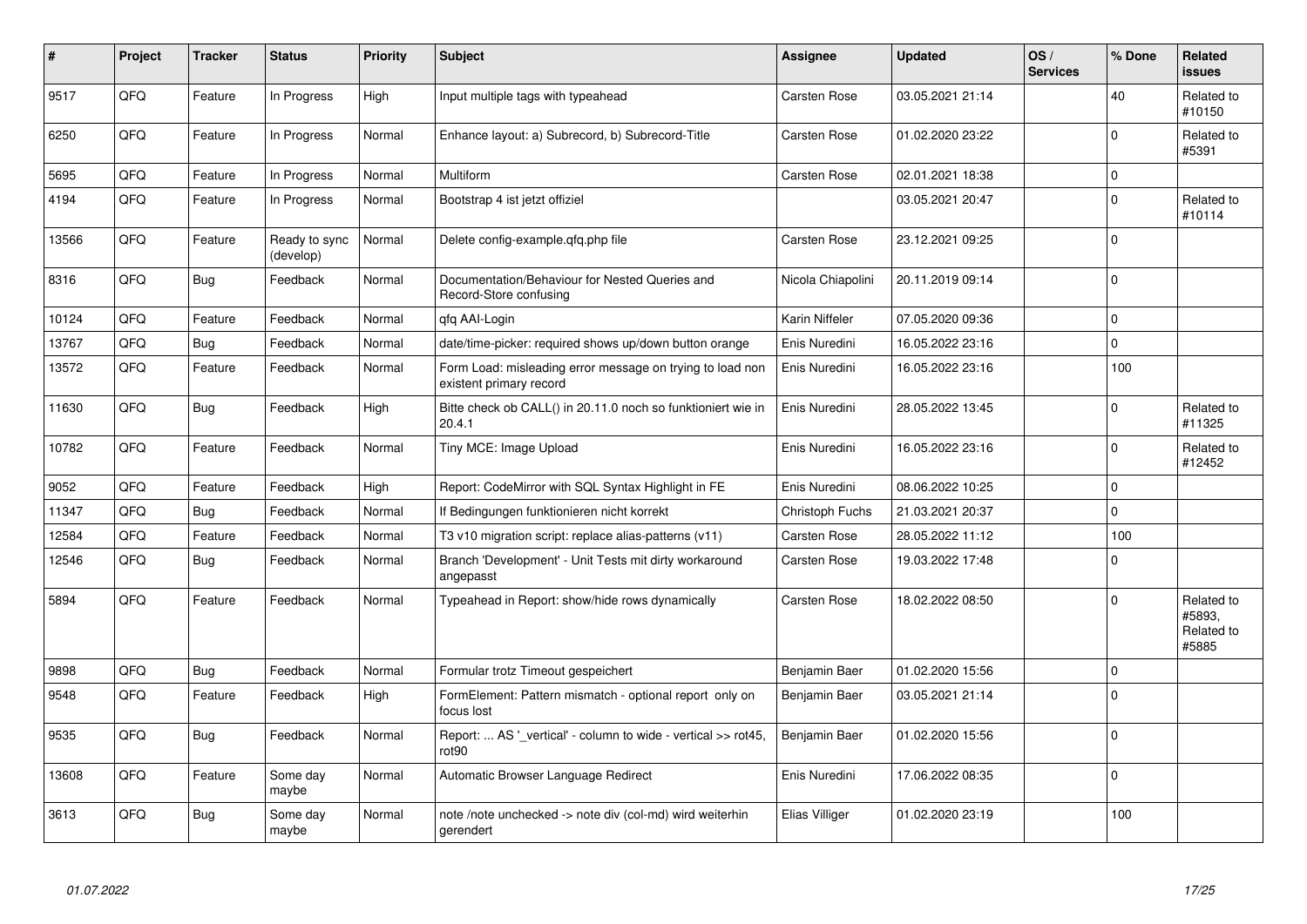| $\sharp$ | Project | <b>Tracker</b> | <b>Status</b>     | <b>Priority</b> | <b>Subject</b>                                                          | <b>Assignee</b> | <b>Updated</b>   | OS/<br><b>Services</b> | % Done      | Related<br><b>issues</b>                                              |
|----------|---------|----------------|-------------------|-----------------|-------------------------------------------------------------------------|-----------------|------------------|------------------------|-------------|-----------------------------------------------------------------------|
| 12611    | QFQ     | Feature        | Some day<br>maybe | Normal          | Refactoring: Bootstrap with Lazy Loading                                | Carsten Rose    | 08.06.2022 10:37 |                        | $\Omega$    | Related to<br>#12490,<br>Related to<br>#10013,<br>Related to<br>#7732 |
| 12337    | QFQ     | Feature        | Some day<br>maybe | Normal          | Database.php: better caching                                            | Carsten Rose    | 16.09.2021 15:10 |                        | $\mathbf 0$ |                                                                       |
| 12315    | QFQ     | Feature        | Some day<br>maybe | Normal          | Form History (Diffs) / Backups                                          | Carsten Rose    | 16.09.2021 15:10 |                        | $\mathbf 0$ |                                                                       |
| 11323    | QFQ     | Feature        | Some day<br>maybe | Normal          | Report Frontend Editor Modal + Codemirror                               | Carsten Rose    | 16.09.2021 15:10 |                        | $\mathbf 0$ | Related to<br>#11036                                                  |
| 11322    | QFQ     | Feature        | Some day<br>maybe | Normal          | Form Element JSON - (multiline parameter field)                         | Carsten Rose    | 16.09.2021 15:10 |                        | $\mathbf 0$ |                                                                       |
| 11217    | QFQ     | Feature        | Some day<br>maybe | Normal          | <b>Extend Script Functionality</b>                                      | Carsten Rose    | 16.09.2021 15:10 |                        | $\pmb{0}$   |                                                                       |
| 11036    | QFQ     | Feature        | Some day<br>maybe | Normal          | inline report editor permissions                                        | Carsten Rose    | 16.09.2021 15:09 |                        | $\mathbf 0$ | Related to<br>#11323                                                  |
| 10745    | QFQ     | Feature        | Some day<br>maybe | Normal          | Tablesorter Excel Export                                                | Carsten Rose    | 16.09.2021 15:09 |                        | $\mathbf 0$ |                                                                       |
| 10716    | QFQ     | Feature        | Some day<br>maybe | Normal          | Business Logic mit Externen Skripten                                    | Carsten Rose    | 16.09.2021 15:10 |                        | $\Omega$    | Related to<br>#10713,<br>Related to<br>#8217                          |
| 10116    | QFQ     | Feature        | Some day<br>maybe | Normal          | TypeAhead: Tag - show inside 'input' element                            | Carsten Rose    | 16.09.2021 15:09 |                        | $\mathbf 0$ |                                                                       |
| 10095    | QFQ     | Feature        | Some day<br>maybe | Normal          | Generic Gitlab Integration into QFQ                                     | Carsten Rose    | 16.09.2021 15:10 |                        | $\mathbf 0$ |                                                                       |
| 10013    | QFQ     | Feature        | Some day<br>maybe | Normal          | FE.typ=editor: CodeMirror                                               | Carsten Rose    | 08.06.2022 10:37 |                        | $\Omega$    | Related to<br>#12611,<br>Related to<br>#12490,<br>Related to<br>#7732 |
| 9704     | QFQ     | Feature        | Some day<br>maybe | Normal          | Thumbnails Generieren beim Splitten von PDF Files                       | Carsten Rose    | 11.12.2019 16:01 |                        | $\mathbf 0$ |                                                                       |
| 9669     | QFQ     | <b>Bug</b>     | Some day<br>maybe | Normal          | Checkbox / Template Group: radio/checkbox visible broken<br>after 'add' | Carsten Rose    | 16.06.2021 13:47 |                        | $\mathbf 0$ | Related to<br>#8091                                                   |
| 9579     | QFQ     | Feature        | Some day<br>maybe | Normal          | Multiform with Process Row                                              | Carsten Rose    | 11.12.2019 16:01 |                        | 0           |                                                                       |
| 9281     | QFQ     | <b>Bug</b>     | Some day<br>maybe | Normal          | Allow STRICT_TRANS_TABLES                                               | Carsten Rose    | 02.01.2021 18:43 |                        | $\mathbf 0$ |                                                                       |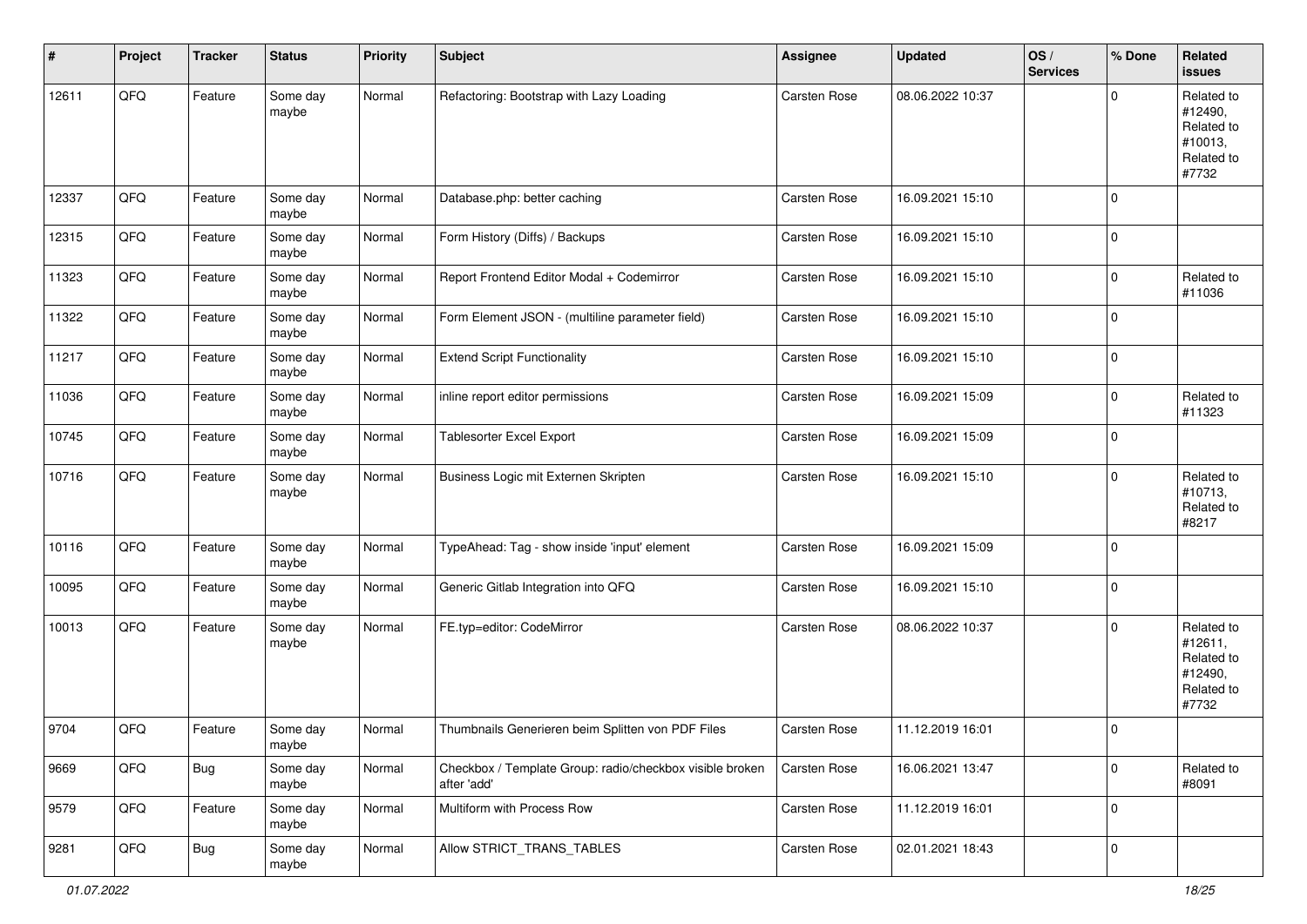| #    | Project | <b>Tracker</b> | <b>Status</b>     | <b>Priority</b> | <b>Subject</b>                                                                                 | Assignee            | <b>Updated</b>   | OS/<br><b>Services</b> | % Done      | Related<br>issues                           |
|------|---------|----------------|-------------------|-----------------|------------------------------------------------------------------------------------------------|---------------------|------------------|------------------------|-------------|---------------------------------------------|
| 8894 | QFQ     | Feature        | Some day<br>maybe | Normal          | Documentation Tags Usable in QFQ Application                                                   | Carsten Rose        | 11.12.2019 16:01 |                        | $\Omega$    |                                             |
| 8892 | QFQ     | Feature        | Some day<br>maybe | Normal          | Display and Edit SQL Comments in Form Editor                                                   | <b>Carsten Rose</b> | 11.12.2019 16:01 |                        | $\mathbf 0$ |                                             |
| 8586 | QFQ     | Feature        | Some day<br>maybe | Normal          | QFQ: Enhance Error message for 'record not found'                                              | Carsten Rose        | 16.09.2021 15:10 |                        | $\Omega$    |                                             |
| 8520 | QFQ     | Feature        | Some day<br>maybe | Normal          | Bring QFQ to Composer                                                                          | Carsten Rose        | 16.09.2021 15:10 |                        | $\Omega$    |                                             |
| 8106 | QFQ     | <b>Bug</b>     | Some day<br>maybe | Normal          | Dynamic Update: Feld kann nicht auf empty zurückgesetzt<br>werden                              | Carsten Rose        | 11.12.2019 16:01 |                        | $\Omega$    |                                             |
| 8101 | QFQ     | Feature        | Some day<br>maybe | Normal          | Password hash: support further hashing methods                                                 | Carsten Rose        | 16.09.2021 15:10 |                        | $\Omega$    |                                             |
| 7456 | QFQ     | <b>Bug</b>     | Some day<br>maybe | Low             | Todos in Code: solve or make ticket                                                            | <b>Carsten Rose</b> | 16.09.2021 15:10 |                        | $\Omega$    |                                             |
| 7453 | QFQ     | Feature        | Some day<br>maybe | Normal          | import / export forms QFQ                                                                      | Carsten Rose        | 16.09.2021 15:10 |                        | $\Omega$    |                                             |
| 7452 | QFQ     | Feature        | Some day<br>maybe | Normal          | automate deployment new QFQ version                                                            | Carsten Rose        | 16.09.2021 15:10 |                        | $\mathbf 0$ |                                             |
| 7336 | QFQ     | Feature        | Some day<br>maybe | Normal          | PDF Upload: disallow PDFs with specific Meta information                                       | Carsten Rose        | 11.12.2019 16:01 |                        | $\Omega$    |                                             |
| 7107 | QFQ     | Feature        | Some day<br>maybe | Normal          | Showcase Registration Tool: Anmeldung / Administration :<br>Liste Anmeldungen / Emaileinaldung | Carsten Rose        | 11.12.2019 16:01 |                        | $\Omega$    |                                             |
| 6715 | QFQ     | Feature        | Some day<br>maybe | Normal          | Code-Refactoring: dbArray vereinheitlichen                                                     | Carsten Rose        | 11.12.2019 16:02 |                        | $\Omega$    |                                             |
| 5991 | QFQ     | <b>Bug</b>     | Some day<br>maybe | Normal          | URLs with ' ' or long parameter are problematic                                                | Carsten Rose        | 01.02.2020 23:19 |                        | $\Omega$    |                                             |
| 5983 | QFQ     | Feature        | Some day<br>maybe | Normal          | Form Submit (save & update): normalize date/-time FE                                           | <b>Carsten Rose</b> | 01.02.2020 23:19 |                        | $\Omega$    |                                             |
| 5852 | QFQ     | Feature        | Some day<br>maybe | Normal          | Logging: mail.log / sql.log - im FE anzeigen und via AJAX<br>aktualisieren                     | Carsten Rose        | 01.02.2020 23:19 |                        | $\Omega$    | Related to<br>#5885                         |
| 5768 | QFQ     | <b>Bug</b>     | Some day<br>maybe | Normal          | '{{pageLanguage:T}}' missing if QFQ is called via api                                          | Carsten Rose        | 01.02.2020 23:19 |                        | $\Omega$    |                                             |
| 5706 | QFQ     | <b>Bug</b>     | Some day<br>maybe | Normal          | upload: fileDestination needs to be sanatized                                                  | <b>Carsten Rose</b> | 01.02.2020 23:19 |                        | $\mathbf 0$ |                                             |
| 5665 | QFQ     | Feature        | Some day<br>maybe | Normal          | Versuch das '{{!' nicht mehr noetig ist.                                                       | Carsten Rose        | 01.02.2020 23:20 |                        | $\Omega$    | Related to<br>#7432,<br>Related to<br>#7434 |
| 5579 | QFG     | Feature        | Some day<br>maybe | Normal          | Enhance Doc / Presentation: variable type 'link column type'                                   | Carsten Rose        | 01.02.2020 23:19 |                        | $\mathbf 0$ |                                             |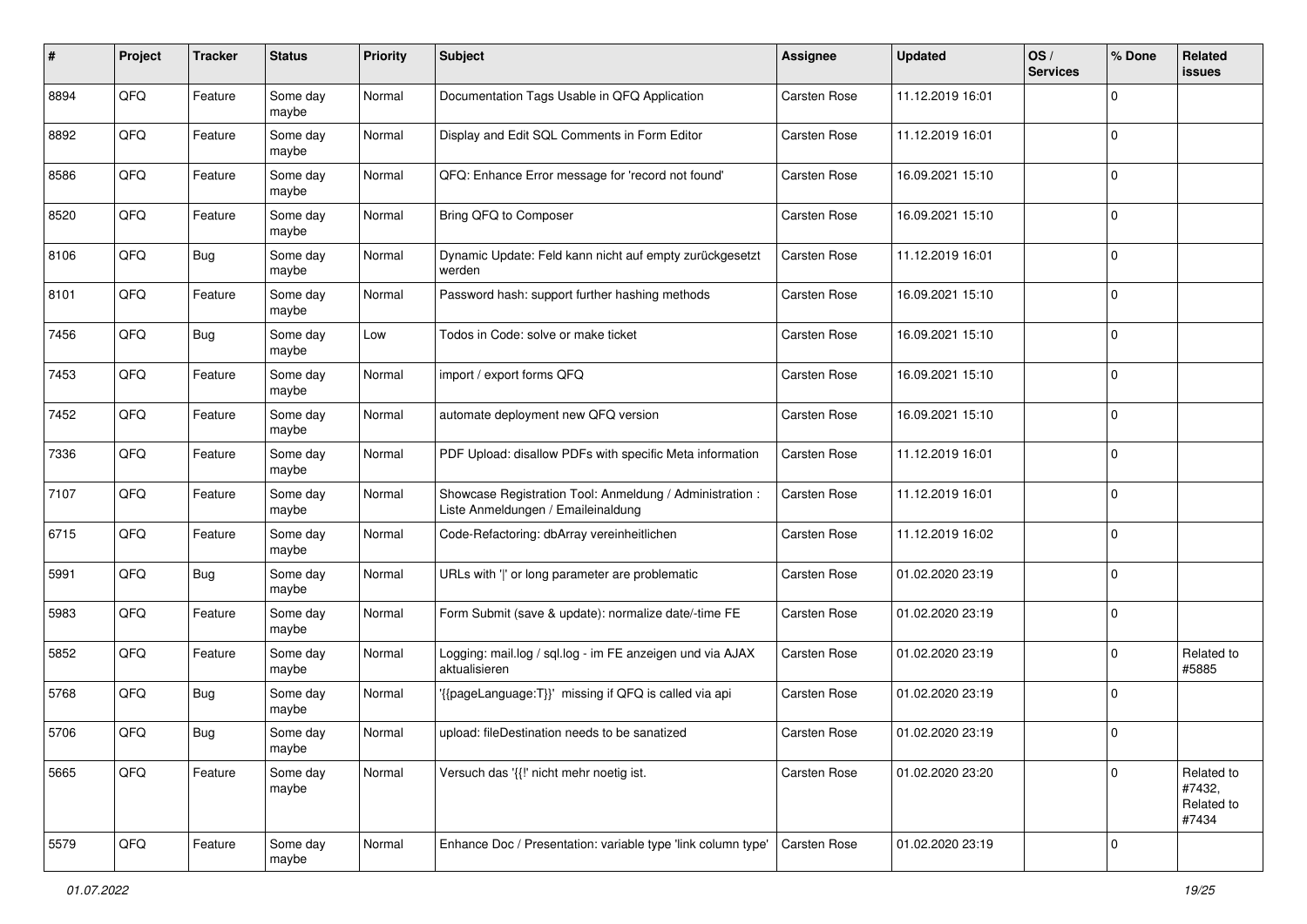| ∦    | Project | <b>Tracker</b> | <b>Status</b>     | <b>Priority</b> | <b>Subject</b>                                                                                                       | <b>Assignee</b>     | <b>Updated</b>   | OS/<br><b>Services</b> | % Done      | Related<br>issues                              |
|------|---------|----------------|-------------------|-----------------|----------------------------------------------------------------------------------------------------------------------|---------------------|------------------|------------------------|-------------|------------------------------------------------|
| 5557 | QFQ     | <b>Bug</b>     | Some day<br>maybe | Normal          | Form load: STORE RECORD filled, but should be empty                                                                  | Carsten Rose        | 01.02.2020 23:19 |                        | $\Omega$    |                                                |
| 5548 | QFQ     | Feature        | Some day<br>maybe | Normal          | 801 Textfiles/Scriptfiles als Thumbnail                                                                              | <b>Carsten Rose</b> | 07.03.2022 16:26 |                        | $\mathbf 0$ |                                                |
| 5480 | QFQ     | Feature        | Some day<br>maybe | Normal          | QFQ: Dokumentation mit Screenshots versehen                                                                          | <b>Carsten Rose</b> | 01.02.2020 23:20 |                        | $\mathbf 0$ | Related to<br>#9879                            |
| 5428 | QFQ     | Feature        | Some day<br>maybe | Normal          | secure thumbnail: late render on access.                                                                             | <b>Carsten Rose</b> | 01.02.2020 23:20 |                        | $\mathbf 0$ |                                                |
| 5132 | QFQ     | Feature        | Some day<br>maybe | Normal          | Error Message sendmail missing attachment: more details                                                              | <b>Carsten Rose</b> | 01.02.2020 23:19 |                        | $\Omega$    |                                                |
| 5021 | QFQ     | <b>Bug</b>     | Some day<br>maybe | Normal          | FE.typ=extra - during save displays error 'datum2' already<br>filled in STORE_SIP - the value is stored nevertheless | <b>Carsten Rose</b> | 01.02.2020 23:19 |                        | $\Omega$    | Related to<br>#3875                            |
| 4956 | QFQ     | Feature        | Some day<br>maybe | Normal          | Sendmail: Benutzerdefinierte Headers                                                                                 | <b>Carsten Rose</b> | 11.12.2019 16:02 |                        | $\Omega$    |                                                |
| 4872 | QFQ     | Feature        | Some day<br>maybe | Normal          | Fields of Typo3 page available in STORE_TYPO3                                                                        | Carsten Rose        | 01.02.2020 23:19 |                        | $\Omega$    |                                                |
| 4869 | QFQ     | Feature        | Some day<br>maybe | Normal          | Dynamic Update (show, hide, readonly?, required?) for<br><b>Template Group Elements</b>                              | <b>Carsten Rose</b> | 01.02.2020 23:19 |                        | $\Omega$    | Related to<br>#4865                            |
| 4839 | QFQ     | Feature        | Some day<br>maybe | Normal          | qfq-handle in <head> Abschnitt</head>                                                                                | Carsten Rose        | 11.12.2019 16:02 |                        | $\mathbf 0$ |                                                |
| 4771 | QFQ     | Bug            | Some day<br>maybe | Normal          | gfg: select-down-values empty after save (edit-form for<br>program administrators)                                   | <b>Carsten Rose</b> | 01.02.2020 23:20 |                        | $\Omega$    | Related to<br>#4549, Has<br>duplicate<br>#4282 |
| 4757 | QFQ     | Feature        | Some day<br>maybe | Normal          | Test subrecord: download links ok? Links ok?                                                                         | <b>Carsten Rose</b> | 01.02.2020 23:20 |                        | $\Omega$    |                                                |
| 4659 | QFQ     | <b>Bug</b>     | Some day<br>maybe | Normal          | infoButtonExtra                                                                                                      | <b>Carsten Rose</b> | 01.02.2020 23:20 |                        | $\Omega$    |                                                |
| 4652 | QFQ     | Feature        | Some day<br>maybe | Normal          | UZH CD: Weiterleitung auf benutzerdefinierte 403/404 Seite                                                           | <b>Carsten Rose</b> | 01.02.2020 23:20 |                        | $\mathbf 0$ |                                                |
| 4651 | QFQ     | Bug            | Some day<br>maybe | Normal          | "Loading document" Modal wird angezeigt bei uzhcd type=2<br>Ansicht                                                  | <b>Carsten Rose</b> | 01.02.2020 23:20 |                        | $\mathbf 0$ |                                                |
| 4650 | QFQ     | Feature        | Some day<br>maybe | Normal          | Convert html to doc/rtf                                                                                              | <b>Carsten Rose</b> | 01.02.2020 23:20 |                        | $\mathbf 0$ | Related to<br>#10704                           |
| 4606 | QFQ     | Feature        | Some day<br>maybe | Normal          | link: qualifier to render bootstrap button                                                                           | <b>Carsten Rose</b> | 01.02.2020 23:19 |                        | $\Omega$    |                                                |
| 4583 | QFQ     | <b>Bug</b>     | Some day<br>maybe | Normal          | Dynamic Update bei TypeAhead Feldern                                                                                 | Carsten Rose        | 01.02.2020 23:19 |                        | $\Omega$    |                                                |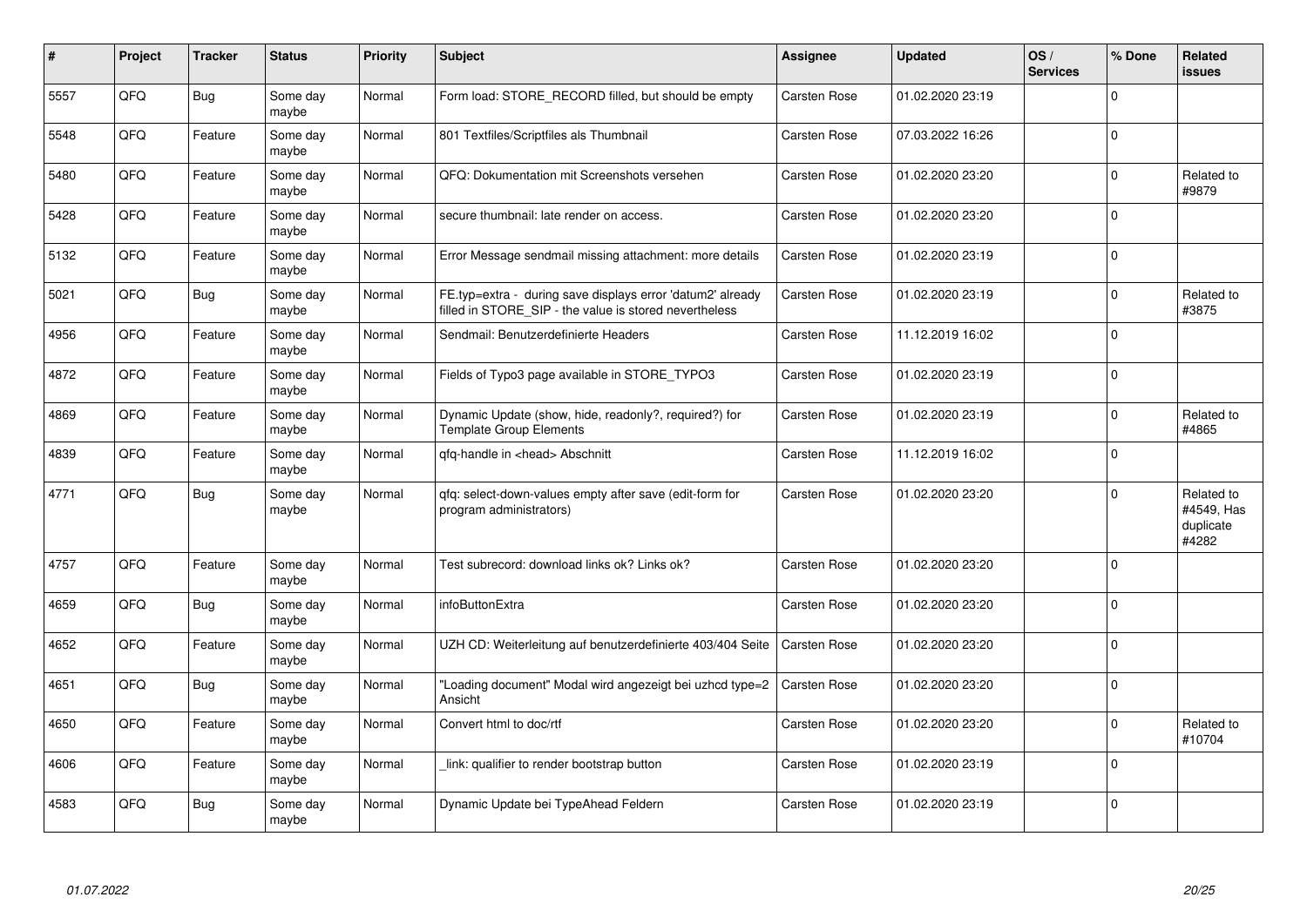| #    | Project | <b>Tracker</b> | <b>Status</b>     | <b>Priority</b> | <b>Subject</b>                                                                                                          | Assignee            | <b>Updated</b>   | OS/<br><b>Services</b> | % Done   | Related<br><b>issues</b>                    |
|------|---------|----------------|-------------------|-----------------|-------------------------------------------------------------------------------------------------------------------------|---------------------|------------------|------------------------|----------|---------------------------------------------|
| 4549 | QFQ     | <b>Bug</b>     | Some day<br>maybe | Normal          | TemplateGroups: FE.type SELECT loose selected value<br>after save                                                       | <b>Carsten Rose</b> | 01.02.2020 23:20 |                        | $\Omega$ | Related to<br>#4548,<br>Related to<br>#4771 |
| 4528 | QFQ     | <b>Bug</b>     | Some day<br>maybe | Normal          | extraButtonLock mit SQLAhead Bug                                                                                        | <b>Carsten Rose</b> | 01.02.2020 23:19 |                        | $\Omega$ |                                             |
| 4365 | QFQ     | Feature        | Some day<br>maybe | Normal          | Multi Language: new way of config                                                                                       | Carsten Rose        | 01.02.2020 23:20 |                        | $\Omega$ |                                             |
| 4349 | QFQ     | Feature        | Some day<br>maybe | Normal          | link download: downloaded external URL to<br>deliver/concatenate - check mimetipe and handle it correctly               | Carsten Rose        | 11.12.2019 16:02 |                        | $\Omega$ |                                             |
| 4343 | QFQ     | Feature        | Some day<br>maybe | Normal          | Link: Classifier to add 'attributes'                                                                                    | Carsten Rose        | 01.02.2020 23:20 |                        | $\Omega$ | Related to<br>#14077                        |
| 4330 | QFQ     | Feature        | Some day<br>maybe | Normal          | Error Message: report missing {{ / }} in sqlUpdate, sqlInsert,<br>sqlDelete, sqlAfter, sqlBefore in FE action elements. | Carsten Rose        | 01.02.2020 23:20 |                        | $\Omega$ |                                             |
| 4328 | QFQ     | <b>Bug</b>     | Some day<br>maybe | Normal          | Error Message: Show FE name/number on problems in FE                                                                    | Carsten Rose        | 01.02.2020 23:20 |                        | $\Omega$ |                                             |
| 4293 | QFQ     | <b>Bug</b>     | Some day<br>maybe | Normal          | Download broken if token 'd:' is missing - but no error<br>message                                                      | Carsten Rose        | 11.12.2019 16:03 |                        | $\Omega$ | Related to<br>#7514                         |
| 4279 | QFQ     | <b>Bug</b>     | Some day<br>maybe | High            | config.linkVars lost                                                                                                    | Carsten Rose        | 03.05.2021 21:14 |                        | $\Omega$ |                                             |
| 4259 | QFQ     | Feature        | Some day<br>maybe | Normal          | Instant trigger a cron job                                                                                              | Carsten Rose        | 11.12.2019 16:03 |                        | $\Omega$ |                                             |
| 4258 | QFQ     | Feature        | Some day<br>maybe | High            | <b>System Defaults: Forms</b>                                                                                           | Carsten Rose        | 03.05.2021 21:14 |                        | $\Omega$ |                                             |
| 4197 | QFQ     | Feature        | Some day<br>maybe | Normal          | Unit Test fuer JSON Stream von QuickFormQuery.php ><br>doForm()                                                         | Carsten Rose        | 11.12.2019 16:03 |                        | $\Omega$ |                                             |
| 4092 | QFQ     | Bug            | Some day<br>maybe | Normal          | 1) Logging verbessern wann welches FE warum<br>ausgefuehrt wird, 2) Documentation: Best Practice Template<br>Group      | Carsten Rose        | 01.02.2020 23:19 |                        | $\Omega$ | Related to<br>#3504                         |
| 4026 | QFQ     | Feature        | Some day<br>maybe | Normal          | sglLog.sgl: log number of FE.id                                                                                         | Carsten Rose        | 11.12.2019 16:03 |                        | $\Omega$ | Related to<br>#5458                         |
| 4008 | QFQ     | Bug            | Some day<br>maybe | Normal          | FormElemen.type=sendmail: wrong 'TO' if 'real<br>name <rea@mail.to>' is used</rea@mail.to>                              | <b>Carsten Rose</b> | 11.12.2019 16:03 |                        | $\Omega$ |                                             |
| 3991 | QFQ     | Feature        | Some day<br>maybe | Normal          | report: Columnname '_skipWrap' skips 'fbeg', 'fend'                                                                     | <b>Carsten Rose</b> | 11.12.2019 16:03 |                        | $\Omega$ |                                             |
| 3990 | QFQ     | Feature        | Some day<br>maybe | High            | custom class definition: add space automatically                                                                        | <b>Carsten Rose</b> | 03.05.2021 21:14 |                        | $\Omega$ |                                             |
| 3967 | QFQ     | Feature        | Some day<br>maybe | High            | Report: Checkbox, Radio, Dropdown, Input welches ohne<br>Submit funktioniert - 'Inline-Form'                            | Carsten Rose        | 03.05.2021 21:14 |                        | $\Omega$ |                                             |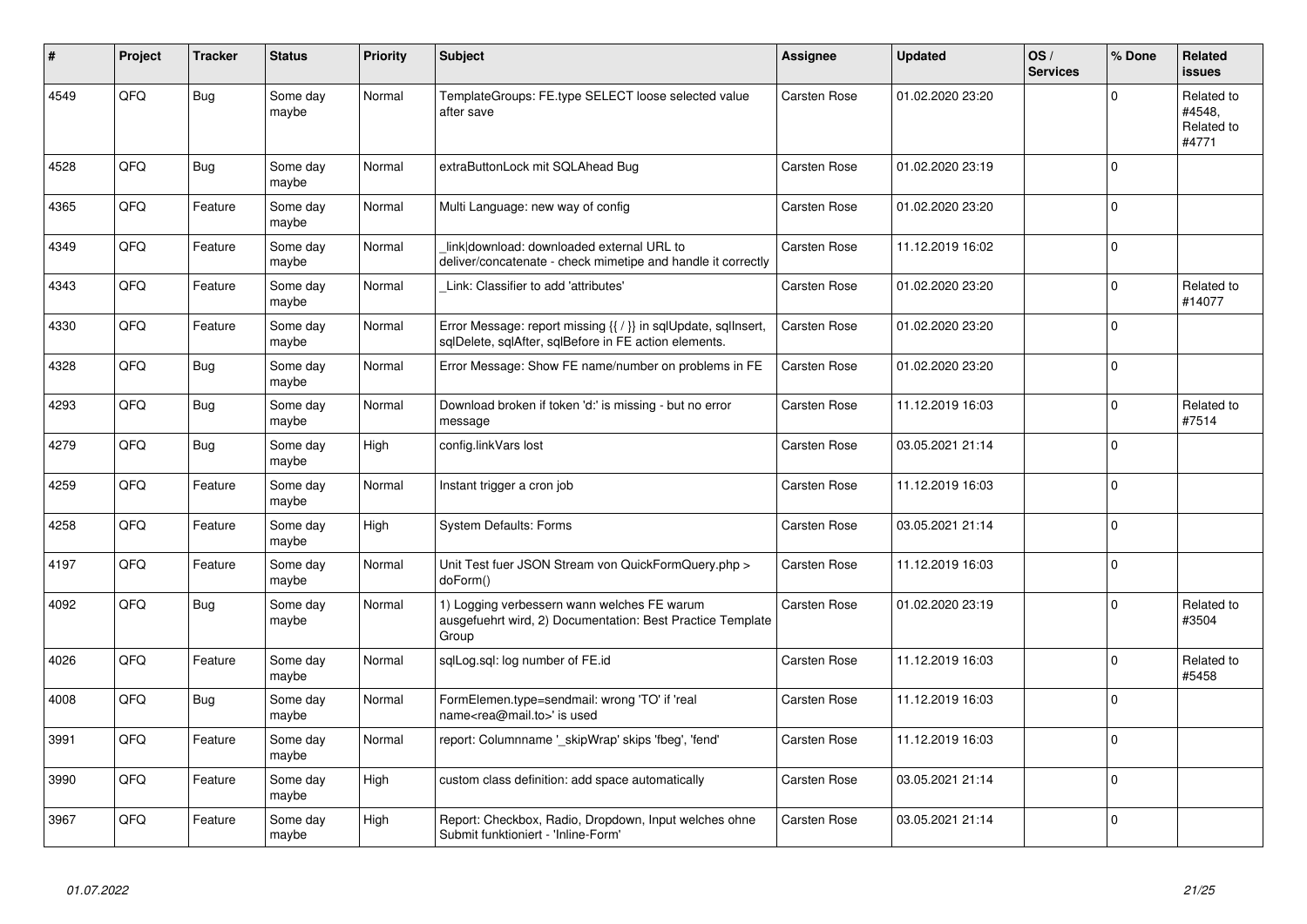| $\vert$ # | Project | <b>Tracker</b> | <b>Status</b>     | <b>Priority</b> | <b>Subject</b>                                                                                                                               | <b>Assignee</b>     | <b>Updated</b>   | OS/<br><b>Services</b> | % Done      | Related<br><b>issues</b>                    |
|-----------|---------|----------------|-------------------|-----------------|----------------------------------------------------------------------------------------------------------------------------------------------|---------------------|------------------|------------------------|-------------|---------------------------------------------|
| 3947      | QFQ     | Feature        | Some day<br>maybe | Normal          | Attack detectect: logout current user                                                                                                        | <b>Carsten Rose</b> | 11.12.2019 16:03 |                        | $\Omega$    | Related to<br>#5458,<br>Related to<br>#6299 |
| 3942      | QFQ     | Feature        | Some day<br>maybe | Normal          | Action Elemente: neu generierte IDs via FE weitergeben                                                                                       | <b>Carsten Rose</b> | 11.12.2019 16:03 |                        | 0           | Related to<br>#3941                         |
| 3941      | QFQ     | Feature        | Some day<br>maybe | Normal          | sqlAfter: es sollten mehrere moeglich sein                                                                                                   | Carsten Rose        | 11.12.2019 16:03 |                        | 0           | Related to<br>#3942                         |
| 3905      | QFQ     | Feature        | Some day<br>maybe | Normal          | Documentation: Best Practice anhand eines Online<br>Bewerbungstools                                                                          | <b>Carsten Rose</b> | 11.12.2019 16:03 |                        | 0           |                                             |
| 3900      | QFQ     | Feature        | Some day<br>maybe | Normal          | Extend documentation of 'Copy / Paste'                                                                                                       | <b>Carsten Rose</b> | 11.12.2019 16:03 |                        | $\Omega$    | Related to<br>#3899                         |
| 3895      | QFQ     | <b>Bug</b>     | Some day<br>maybe | Normal          | typeahead pedantic: on lehrkredit Idap webpass - if only one<br>person is in dropdown, such person can't be selected                         | Carsten Rose        | 11.12.2019 16:03 |                        | $\Omega$    |                                             |
| 3882      | QFQ     | <b>Bug</b>     | Some day<br>maybe | Normal          | templateGroup: disable 'add' if limit is reached - funktioniert<br>nicht wenn bereits records existierten                                    | <b>Carsten Rose</b> | 11.12.2019 16:03 |                        | 0           |                                             |
| 3877      | QFQ     | Feature        | Some day<br>maybe | Normal          | FormEditor: die Felder die aktuell nicht gebraucht werden<br>nur auf readonly/disabled setzen (nicht ausblenden > das<br>irritiert.          | <b>Carsten Rose</b> | 11.12.2019 16:03 |                        | 0           |                                             |
| 3848      | QFQ     | Feature        | Some day<br>maybe | High            | Antivirus check fuer Upload files in qfq?                                                                                                    | <b>Carsten Rose</b> | 03.05.2021 21:14 |                        | $\Omega$    | Related to<br>#4131                         |
| 3811      | QFQ     | <b>Bug</b>     | Some day<br>maybe | Normal          | Dynamic Update: extraButtonInfo - Text aktualisieren                                                                                         | <b>Carsten Rose</b> | 11.12.2019 16:03 |                        | 0           | Related to<br>#11517                        |
| 3750      | QFQ     | <b>Bug</b>     | Some day<br>maybe | Normal          | FE in a row: if one violates check, all are red                                                                                              | Carsten Rose        | 11.12.2019 16:03 |                        | 0           |                                             |
| 3708      | QFQ     | Feature        | Some day<br>maybe | Normal          | Form: input - 'specialchars', 'none'  gewisse tags<br>erlauben, andere verbieten                                                             | <b>Carsten Rose</b> | 11.12.2019 16:02 |                        | 0           | Related to<br>#14320                        |
| 3682      | QFQ     | <b>Bug</b>     | Some day<br>maybe | Normal          | Dynamic update: Radio buttons                                                                                                                | <b>Carsten Rose</b> | 11.12.2019 16:02 |                        | 0           |                                             |
| 3677      | QFQ     | Feature        | Some day<br>maybe | Normal          | wkhtmltopdf: FE User access prohibited, if client IP changes<br>\$TYPO3_CONF_VARS[FE][lockIP]                                                | <b>Carsten Rose</b> | 11.12.2019 16:02 |                        | 0           |                                             |
| 3666      | QFQ     | Feature        | Some day<br>maybe | Normal          | a) Performance Messung: mysql_real_escape_string() im<br>Vergleich zu str_replace(), b) doppeltes Aufrufen von<br>mysql_real_escape_string() | <b>Carsten Rose</b> | 11.12.2019 16:02 |                        | 0           |                                             |
| 3588      | QFG     | Bug            | Some day<br>maybe | Normal          | templateGroup: versteckte Elemente werden weiterhin<br>gespeichert.                                                                          | Carsten Rose        | 11.12.2019 16:02 |                        | $\mathbf 0$ |                                             |
| 3570      | QFO     | <b>Bug</b>     | Some day<br>maybe | High            | Formular mit prmitnew permitEdit=Always wird nicht<br>aufgerufen (ist leer)                                                                  | Carsten Rose        | 03.05.2021 21:14 |                        | 0           |                                             |
| 3537      | QFQ     | Feature        | Some day<br>maybe | Low             | SHOW COLUMNS FROM tableName - Extend '{{!'<br>definition                                                                                     | Carsten Rose        | 11.12.2019 16:02 |                        | 0           |                                             |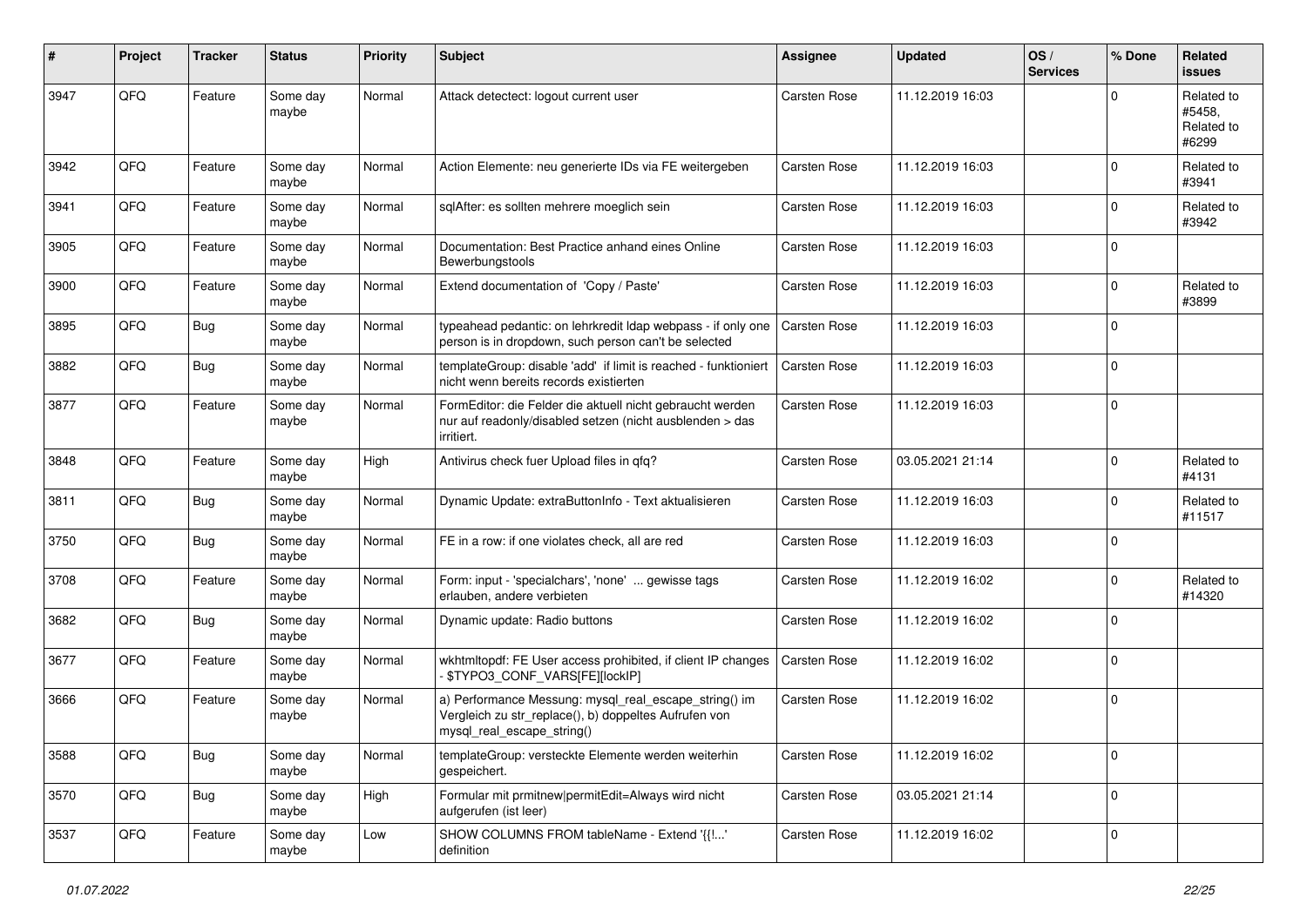| $\sharp$ | Project | <b>Tracker</b> | <b>Status</b>     | <b>Priority</b> | <b>Subject</b>                                                                                                                | Assignee            | <b>Updated</b>   | OS/<br><b>Services</b> | % Done      | Related<br><b>issues</b>                    |
|----------|---------|----------------|-------------------|-----------------|-------------------------------------------------------------------------------------------------------------------------------|---------------------|------------------|------------------------|-------------|---------------------------------------------|
| 3458     | QFQ     | Feature        | Some day<br>maybe | Normal          | Display 'Edit Form Element'-Checkbox on form: should<br>depend on FE Group                                                    | Carsten Rose        | 11.12.2019 16:02 |                        | $\Omega$    | Related to<br>#3447                         |
| 3457     | QFQ     | Feature        | Some day<br>maybe | Normal          | LDAP: concat multi values to one single entry                                                                                 | <b>Carsten Rose</b> | 11.12.2019 16:02 |                        | $\Omega$    |                                             |
| 3402     | QFQ     | Feature        | Some day<br>maybe | Normal          | Syntax Highlighting via CodeMirror                                                                                            | Carsten Rose        | 11.12.2019 16:02 |                        | 100         | Related to<br>#3207                         |
| 3385     | QFQ     | Feature        | Some day<br>maybe | Normal          | templateGroup: insert/update/delete non primary records                                                                       | Carsten Rose        | 11.12.2019 16:02 |                        | $\Omega$    |                                             |
| 3350     | QFQ     | Feature        | Some day<br>maybe | Normal          | FormEditor: Hilfetext hinter 'checktype'                                                                                      | Carsten Rose        | 11.12.2019 16:02 |                        | $\Omega$    |                                             |
| 3349     | QFQ     | Bug            | Some day<br>maybe | Normal          | config.qfq.ini: a) vertraegt keine '=' im Value (z.B. Passwort),<br>b) Values sollten in ticks einschliessbar sein (spaces, ) | Carsten Rose        | 11.12.2019 16:02 |                        | $\Omega$    |                                             |
| 3332     | QFQ     | Feature        | Some day<br>maybe | Normal          | Uploads: Thumbnails, Details zum hochgeladenen File                                                                           | Carsten Rose        | 11.12.2019 16:02 |                        | $\Omega$    | Related to<br>#3264,<br>Related to<br>#5333 |
| 3331     | QFQ     | Feature        | Some day<br>maybe | Normal          | Default Tooltip fuer _page? Links: mit Form und Record ID                                                                     | <b>Carsten Rose</b> | 11.12.2019 16:02 |                        | $\Omega$    |                                             |
| 3291     | QFQ     | Feature        | Some day<br>maybe | Normal          | AutoCron websiteToken                                                                                                         | <b>Carsten Rose</b> | 11.12.2019 16:02 |                        | $\Omega$    | Related to<br>#4250                         |
| 3285     | QFQ     | Feature        | Some day<br>maybe | Normal          | Zeichenlimit pro Feld: textarea / editor                                                                                      | Carsten Rose        | 11.12.2019 16:02 |                        | $\Omega$    |                                             |
| 3273     | QFQ     | Feature        | Some day<br>maybe | Low             | Dirty Flag in Form                                                                                                            | <b>Carsten Rose</b> | 11.12.2019 16:02 |                        | $\Omega$    |                                             |
| 3267     | QFQ     | Feature        | Some day<br>maybe | Normal          | 2 Forms auf einer Seite: real + Read only                                                                                     | Carsten Rose        | 11.12.2019 16:03 |                        | $\Omega$    |                                             |
| 3216     | QFQ     | Feature        | Some day<br>maybe | Normal          | dynamic update für checkbox label2                                                                                            | <b>Carsten Rose</b> | 11.12.2019 16:03 |                        | $\Omega$    | Related to<br>#2081                         |
| 3130     | QFQ     | <b>Bug</b>     | Some day<br>maybe | Normal          | Debug Info's nicht korrekt nach 'New > Save'.                                                                                 | <b>Carsten Rose</b> | 11.12.2019 16:03 |                        | $\Omega$    | Related to<br>#3253                         |
| 3109     | QFQ     | <b>Bug</b>     | Some day<br>maybe | High            | RealUrl: Links werden nicht korrekt gerendert                                                                                 | Carsten Rose        | 03.05.2021 21:14 |                        | $\Omega$    |                                             |
| 3061     | QFQ     | <b>Bug</b>     | Some day<br>maybe | High            | winstitute: mysql connection durcheinander - nmhp17<br>(ag7)/QFQ arbeitet mit DB/Tabellen von biostat.                        | Carsten Rose        | 03.05.2021 21:14 |                        | $\Omega$    |                                             |
| 2995     | QFQ     | Feature        | Some day<br>maybe | Normal          | Dropdown JQuery Plugin: 'chosen' - Moeglichkeit um Select<br>Listen mehr Funktion zu geben. Kein Bootstrap noetig.            | Carsten Rose        | 11.12.2019 16:03 |                        | $\Omega$    |                                             |
| 2643     | QFQ     | <b>Bug</b>     | Some day<br>maybe | Normal          | Zend / PHP Webinars anschauen                                                                                                 | Carsten Rose        | 01.02.2020 15:56 |                        | $\Omega$    |                                             |
| 2084     | QFG     | Feature        | Some day<br>maybe | Normal          | Mailto mit encryption: Subrecord                                                                                              | Carsten Rose        | 11.12.2019 16:03 |                        | $\mathbf 0$ | Related to<br>#2082                         |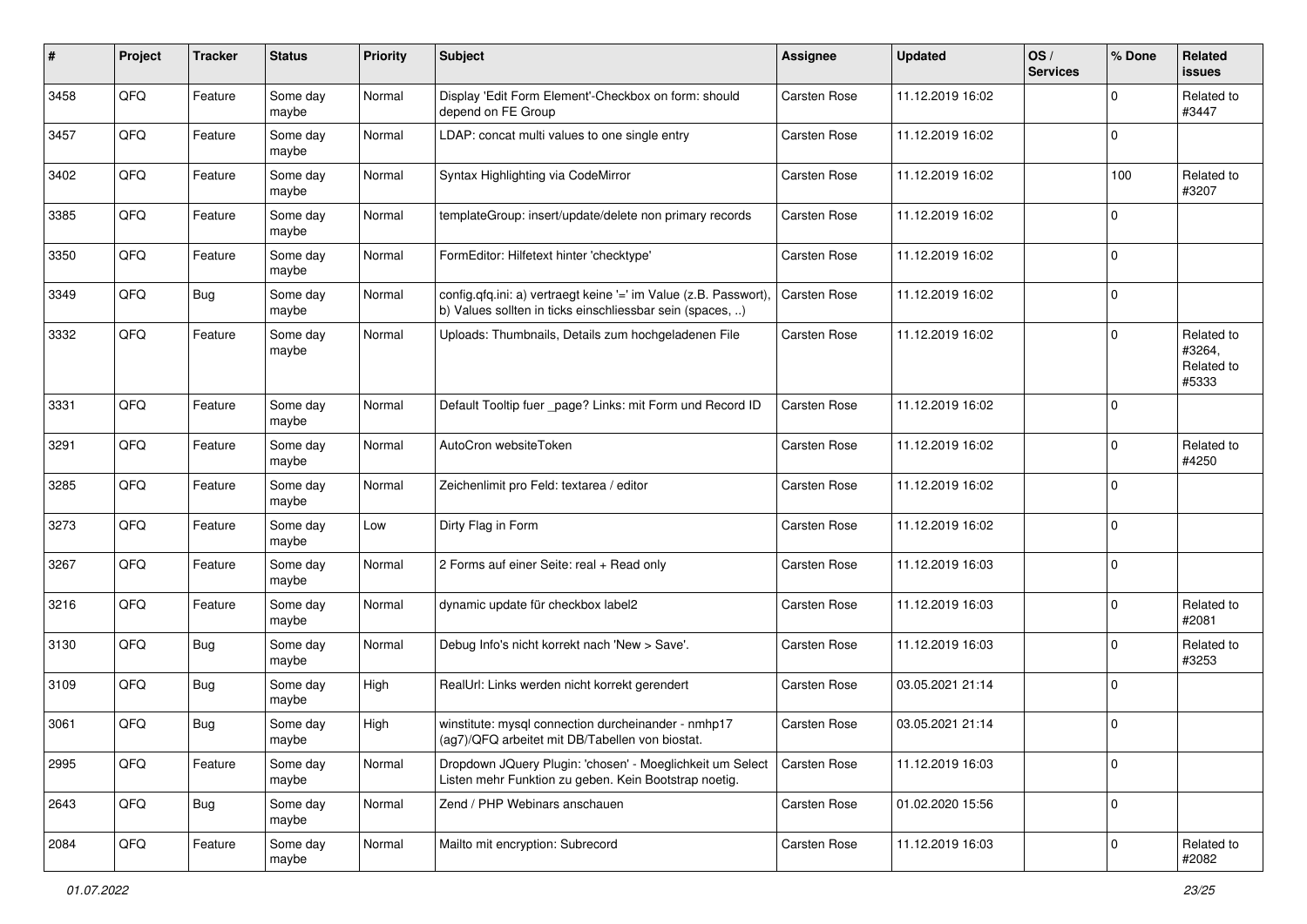| #     | Project | <b>Tracker</b> | <b>Status</b>     | <b>Priority</b> | Subject                                                                                                                                                  | <b>Assignee</b> | <b>Updated</b>   | OS/<br><b>Services</b> | % Done      | Related<br><b>issues</b>                                               |
|-------|---------|----------------|-------------------|-----------------|----------------------------------------------------------------------------------------------------------------------------------------------------------|-----------------|------------------|------------------------|-------------|------------------------------------------------------------------------|
| 1946  | QFQ     | Feature        | Some day<br>maybe | Normal          | Kontrolle ob der ReadOnly Modus bei den<br>Formularelementen korrekt implementiert ist                                                                   | Carsten Rose    | 11.12.2019 16:03 |                        | $\mathbf 0$ |                                                                        |
| 1635  | QFQ     | Feature        | Some day<br>maybe | Normal          | QFQ Extension content record: weitere Optionen<br>einblenden.                                                                                            | Carsten Rose    | 11.12.2019 16:03 |                        | $\mathbf 0$ |                                                                        |
| 9130  | QFQ     | Feature        | Some day<br>maybe | Normal          | tablesorter: Automatic Row numbering / Zeilenummer                                                                                                       | Benjamin Baer   | 01.02.2020 23:22 |                        | $\mathbf 0$ |                                                                        |
| 8522  | QFQ     | Feature        | Some day<br>maybe | Normal          | build QFQ - npm warnings                                                                                                                                 | Benjamin Baer   | 01.02.2020 23:19 |                        | 50          |                                                                        |
| 7732  | QFQ     | Feature        | Some day<br>maybe | Normal          | Javascript: Lazy Loading der add on libs                                                                                                                 | Benjamin Baer   | 08.06.2022 10:38 |                        | $\mathbf 0$ | Related to<br>#12611,<br>Related to<br>#12490,<br>Related to<br>#10013 |
| 6972  | QFQ     | Feature        | Some day<br>maybe | Normal          | Fabric Clipboard / cross browser tab                                                                                                                     | Benjamin Baer   | 01.02.2020 23:21 |                        | $\mathbf 0$ |                                                                        |
| 6970  | QFQ     | Feature        | Some day<br>maybe | Normal          | tablesorter: default fuer 'sortReset' aendern von 'Ctrl' zu 'Alt'                                                                                        | Benjamin Baer   | 01.02.2020 23:21 |                        | $\mathbf 0$ |                                                                        |
| 5389  | QFQ     | Feature        | Some day<br>maybe | Normal          | QFQ Design: Multline label / note                                                                                                                        | Benjamin Baer   | 01.02.2020 23:19 |                        | $\mathbf 0$ |                                                                        |
| 5024  | QFQ     | Feature        | Some day<br>maybe | Normal          | Fabric: Generate PDF with edits                                                                                                                          | Benjamin Baer   | 01.02.2020 23:20 |                        | $\mathbf 0$ | Related to<br>#10704                                                   |
| 4454  | QFQ     | <b>Bug</b>     | Some day<br>maybe | Normal          | Required Elements: multiple elements in a row - whole row<br>marked if only one input is empty.                                                          | Benjamin Baer   | 01.02.2020 23:20 |                        | $\Omega$    |                                                                        |
| 4420  | QFQ     | Feature        | Some day<br>maybe | Normal          | Client: Local Storage - store the changes of a form, local in<br>the browser.                                                                            | Benjamin Baer   | 11.12.2019 16:02 |                        | $\mathbf 0$ |                                                                        |
| 4398  | QFQ     | <b>Bug</b>     | Some day<br>maybe | Normal          | Typeahead: mouse click in a prefilled input opens a single<br>item dropdown with the current value - click on it seems to<br>set the value, not the key. | Benjamin Baer   | 01.02.2020 23:20 |                        | $\mathbf 0$ | Related to<br>#4457                                                    |
| 3692  | QFQ     | Feature        | Some day<br>maybe | Normal          | QFQ Webseite                                                                                                                                             | Benjamin Baer   | 11.12.2019 16:02 |                        | $\mathbf 0$ | Related to<br>#5033                                                    |
| 3415  | QFQ     | Feature        | Some day<br>maybe | Normal          | FE Login Box Templatefile                                                                                                                                | Benjamin Baer   | 11.12.2019 16:02 |                        | $\mathbf 0$ |                                                                        |
| 2063  | QFQ     | <b>Bug</b>     | Some day<br>maybe | Normal          | Pills auf 'inaktiv' setzen falls keine Element auf dem Pill<br>sichtbar sind.                                                                            | Benjamin Baer   | 11.12.2019 16:03 |                        | $\mathbf 0$ | Related to<br>#3752                                                    |
| 10738 | QFQ     | Feature        | Some day<br>maybe | Normal          | CORS headers for external API requests                                                                                                                   |                 | 10.06.2020 14:00 |                        | $\pmb{0}$   |                                                                        |
| 9126  | QFQ     | <b>Bug</b>     | Some day<br>maybe | Normal          | hidden Form elements are present in page source                                                                                                          |                 | 02.01.2021 18:41 |                        | $\mathbf 0$ |                                                                        |
| 9024  | QFG     | <b>Bug</b>     | Some day<br>maybe | Normal          | QFQ Einarbeitung                                                                                                                                         |                 | 01.02.2020 15:56 |                        | $\mathbf 0$ |                                                                        |